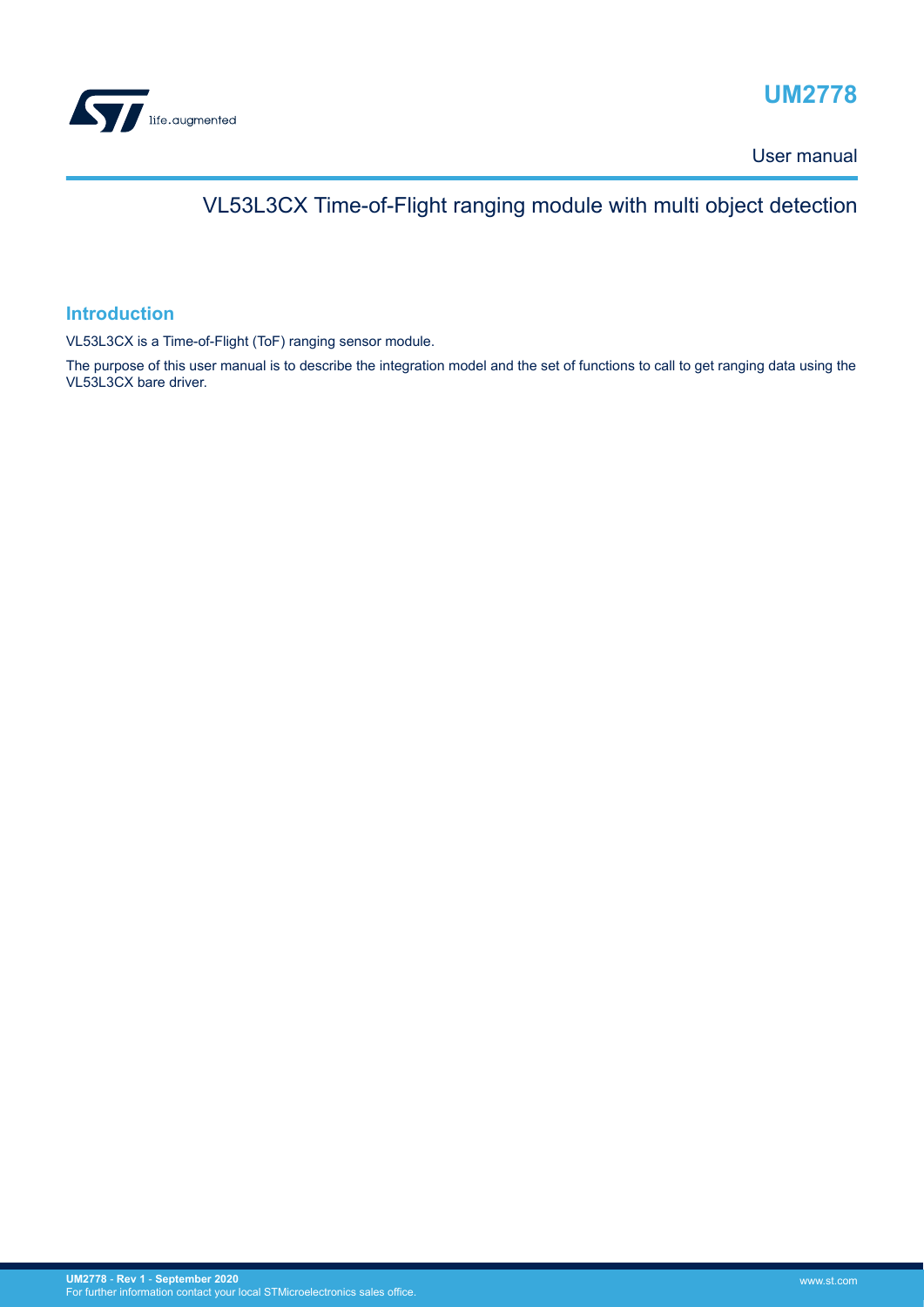## **1 VL53L3CX system overview**

<span id="page-1-0"></span>577

VL53L3CX system is composed of the VL53L3CX module and a driver running on the host.

This document describes the driver functions accessible to the Host, to control the device and get the ranging data for integration with non-linux hosts.





*Note: The present document describes the implemented and validated functions. Any other function available in the drivers should not be used if not described in this document.*

> The bare driver is an implementation of a set of functions required to use the VL53L3CX device. It makes minimal assumptions on the OS integration and services. As such, sequencing of actions, execution/threading model, platform adaptation, and device structures allocation are not part of the bare driver implementation but left open to the integrator.

The sequencing of bare driver calls must follow a set of rules, defined in this document.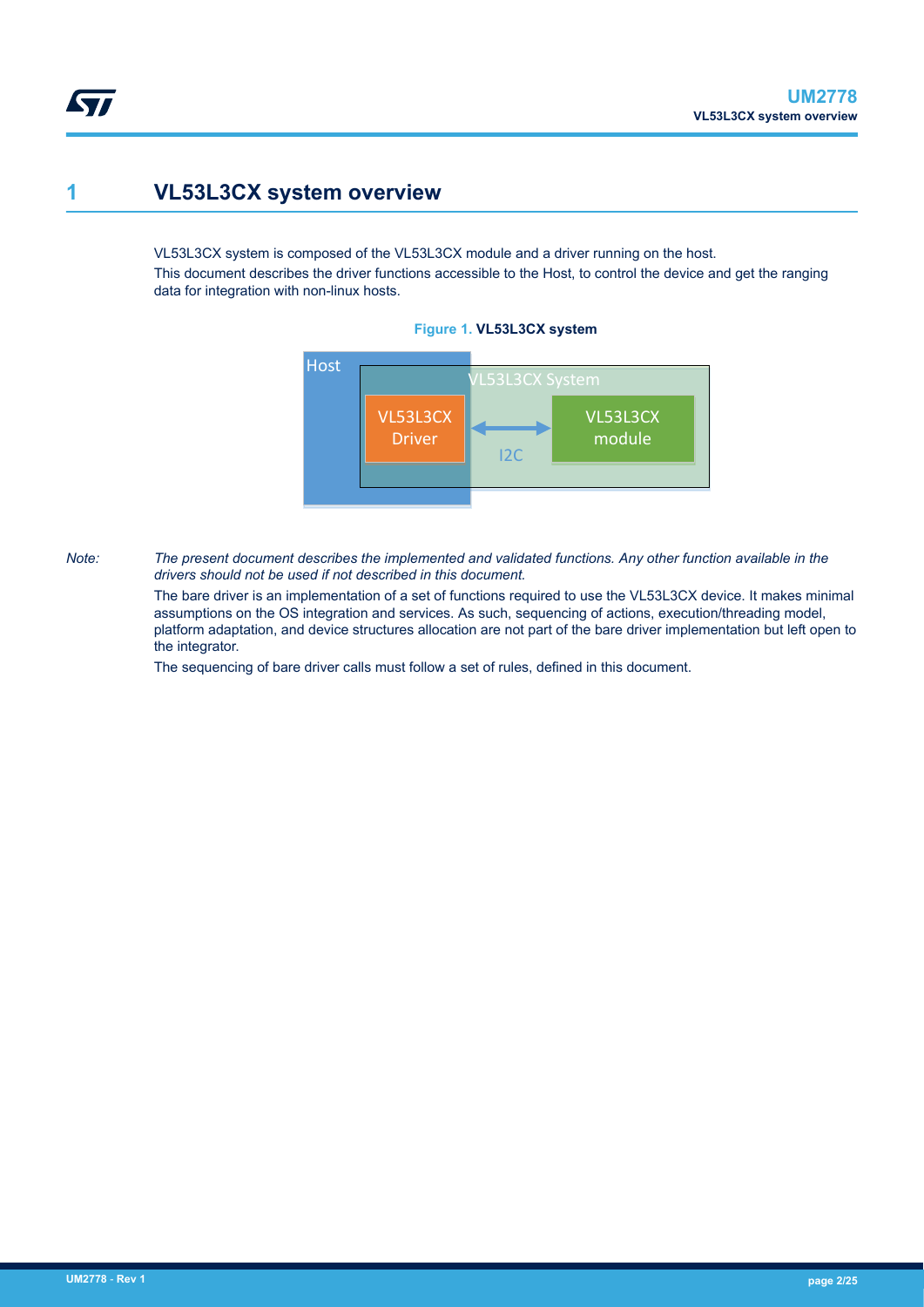# <span id="page-2-0"></span>**2 Ranging functional description**

This section briefly describes the functional capabilities of VL53L3CX ranging device.

## **2.1 Ranging sequence**

The device is running with a handshake mechanism, based on a standard interrupt management scheme. After each ranging, the host acquires the ranging data and enables the next ranging by clearing the interrupt. This process is referred to as the handshake mechanism.

Next ranging is then triggered if the current one is finished and if the host has cleared the previous pending interrupt.

The interrupt mechanism allows faster data transfer, without losing any ranging value due to communication or asynchronism issues. During the handshake phase, the host performs some data processing. The ranging sequence is functionally described in the figure below.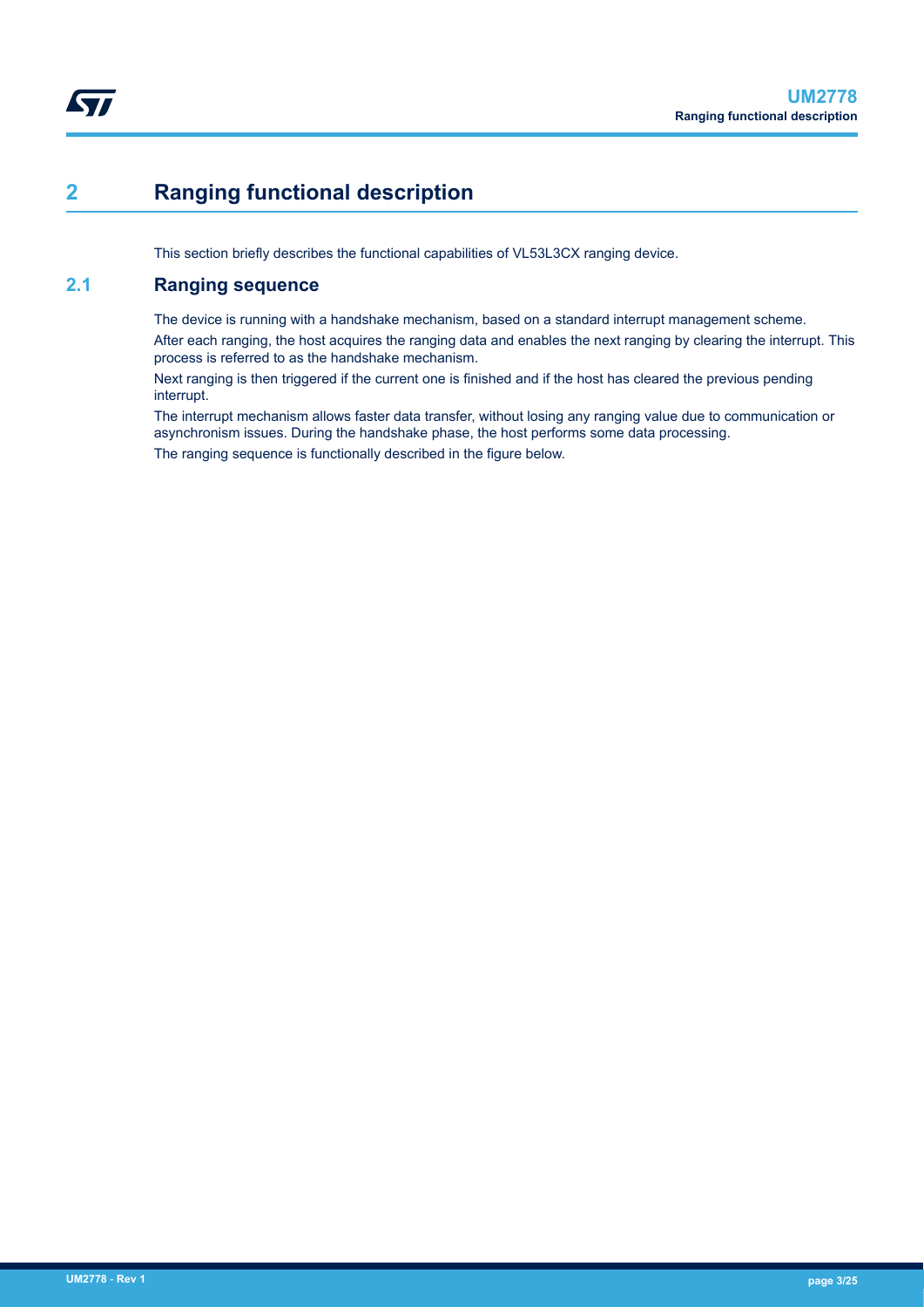

**Figure 2. VL53L3CX ranging sequence overview**

Handshake sequence allows the computation of internal parameters and apply them for next range.

ST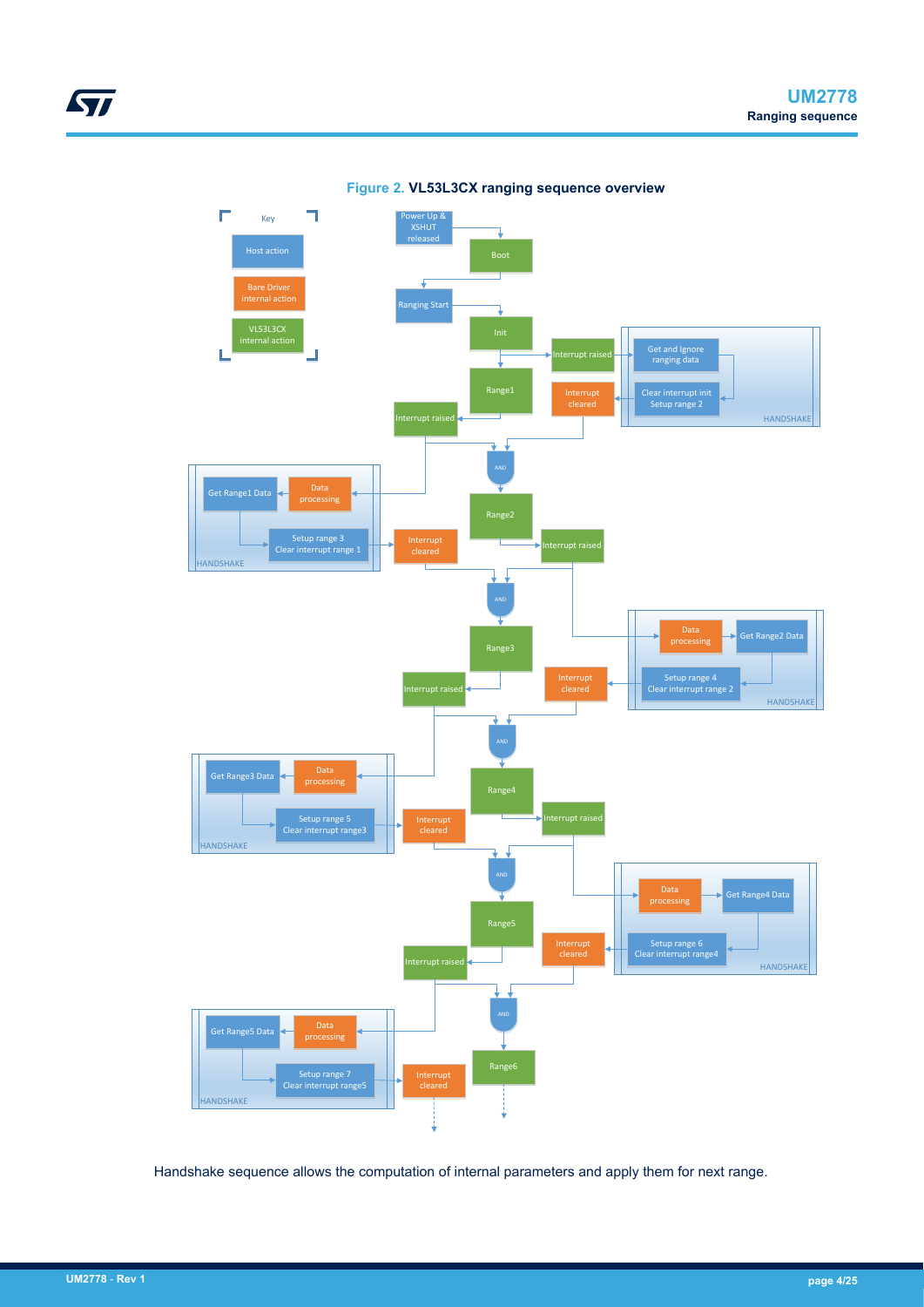<span id="page-4-0"></span>The handshake must be performed by the user of the bare driver. The delay to enable a new ranging after a new measurement has been received is key to overall system measurement rate.

## **2.2 Timing considerations**

Timings are presented in Figure 3. Ranging sequence and timing targets.

The host can get the latest available ranging during the duration (ranging timing budget) of the current range. If a delay to clear the interrupt is introduced by the host, the next ranging will be stalled until the pending interrupt is cleared.

#### *Note: Timings indicated in Figure 3. Ranging sequence and timing targets are typical timings.*

The host can change the default timing budget by using a dedicated driver function described in Chapter 5.1: Timing budget on page 14. Host can decide to change timing budget either to synchronize on the application or to increase ranging accuracy.

In the following figure, the "Boot", "SW standby" and "Init" lasts 40ms. This time is needed to perform a correct initialization of the device, and it is independent from the platform or the used timing budget. The first range, "Range1", is not valid, being the wrap-around check not possible. This means that the first valid ranging value is "Range2", available after 40 ms plus two time the timing budget duration.



#### **Figure 3. Ranging sequence and timing targets**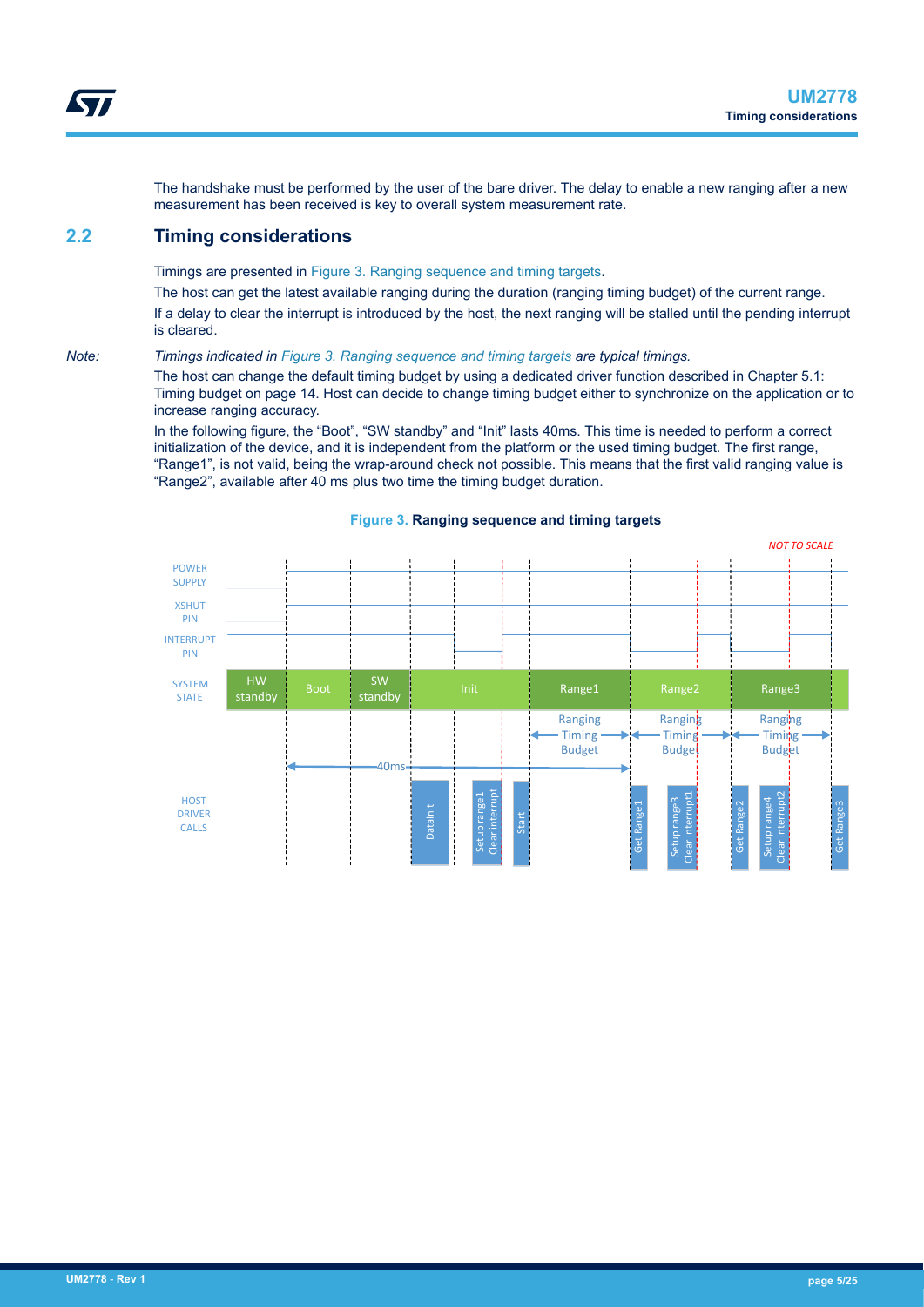<span id="page-5-0"></span>**S77** 

## **3 Bare driver basic functions description**

This section describes the driver functions calls flow that should be followed to perform a ranging measurement using the VL53L3CX.

The VL53L3CX driver are used in two classes of applications:

- Factory applications used for device calibration, typically at end product manufacturing test (factory flow)
- Field applications, which gather all end-user applications using the VL53L3CX device (ranging flow)

## **3.1 Bare driver**

Bare driver factory flow is illustrated in the following figure.





Bare driver ranging flow is illustrated in the following figure.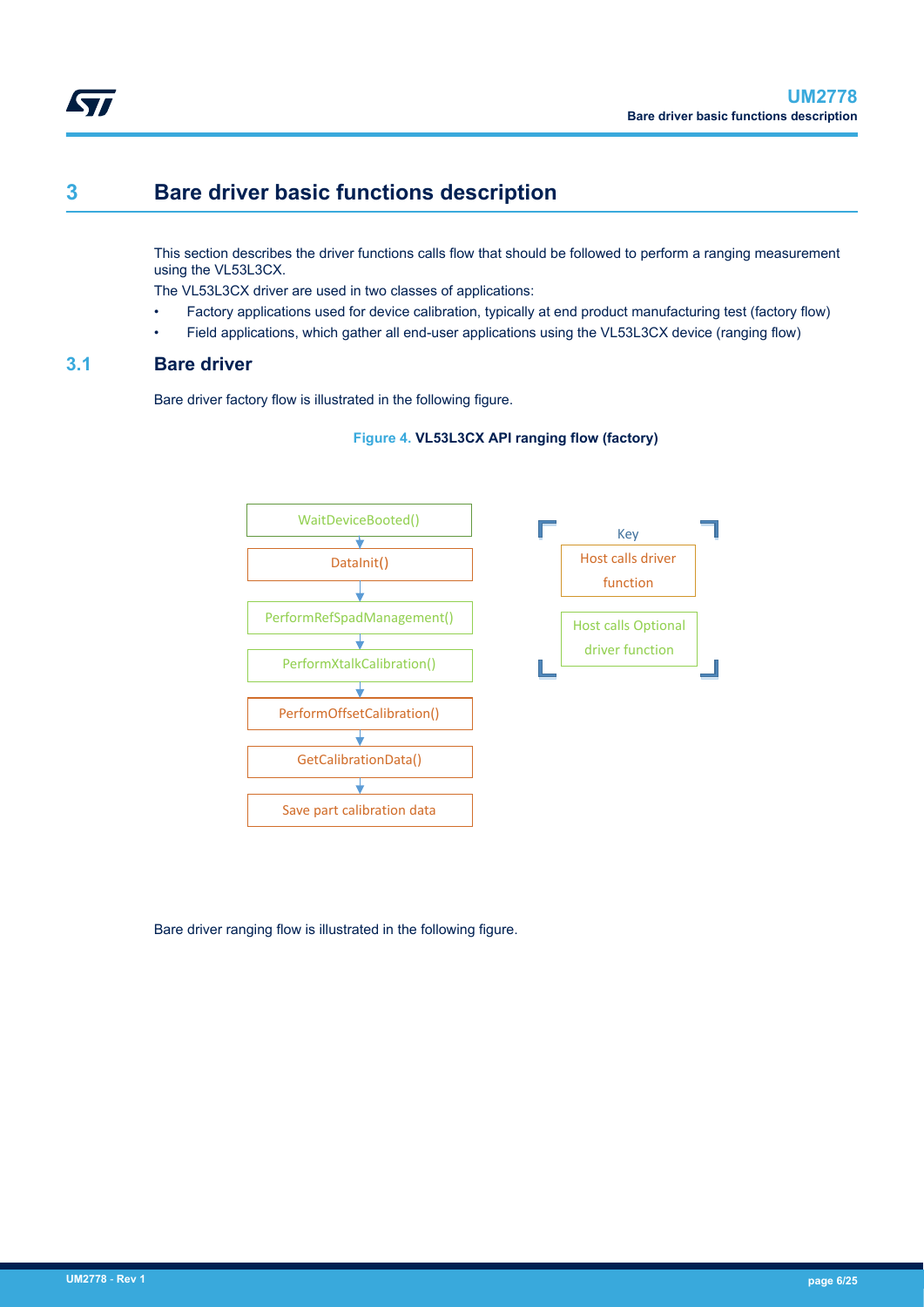

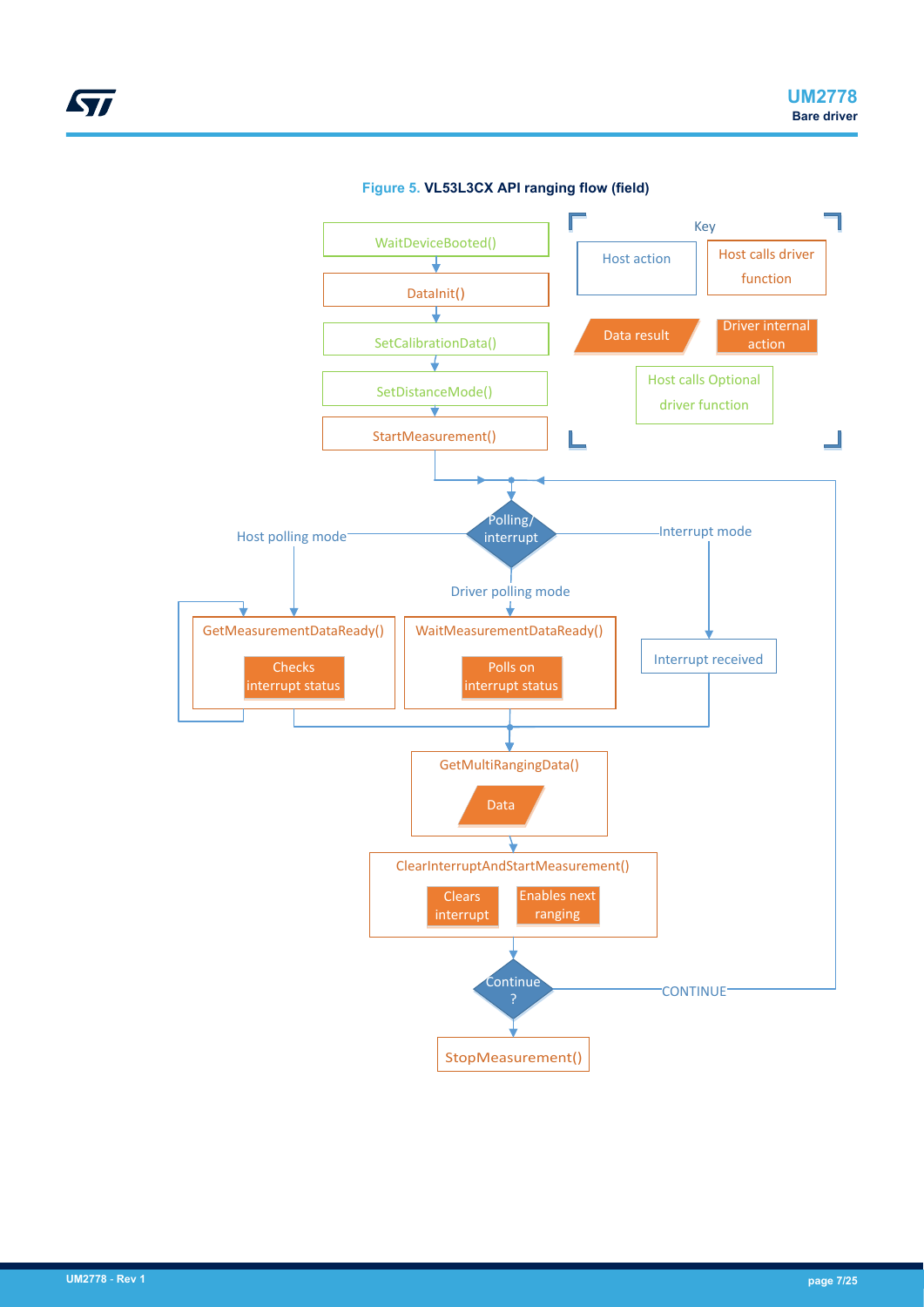## <span id="page-7-0"></span>**3.2 System initialization**

The following section shows the API functions calls required to perform the system initialization, before starting a measurement.

## **3.2.1 Wait for boot**

*VL53LX\_WaitDeviceBooted()* function ensures that the device is booted and ready. It is not mandatory to call this function.

#### *Note: This function blocks the host execution. This function should not block for more than 4 ms, assuming:*

- *400 kHz I2C frequency*
- *2 ms latency per transaction*

### **3.2.2 Data init**

The VL53LX\_DataInit() function must be called each time the device exits from the "initial boot" state. It performs device initialization. After calling the *VL53LX\_DataInit()* function the calibration data have to be loaded using the function *VL53LX\_SetCalibrationData()*.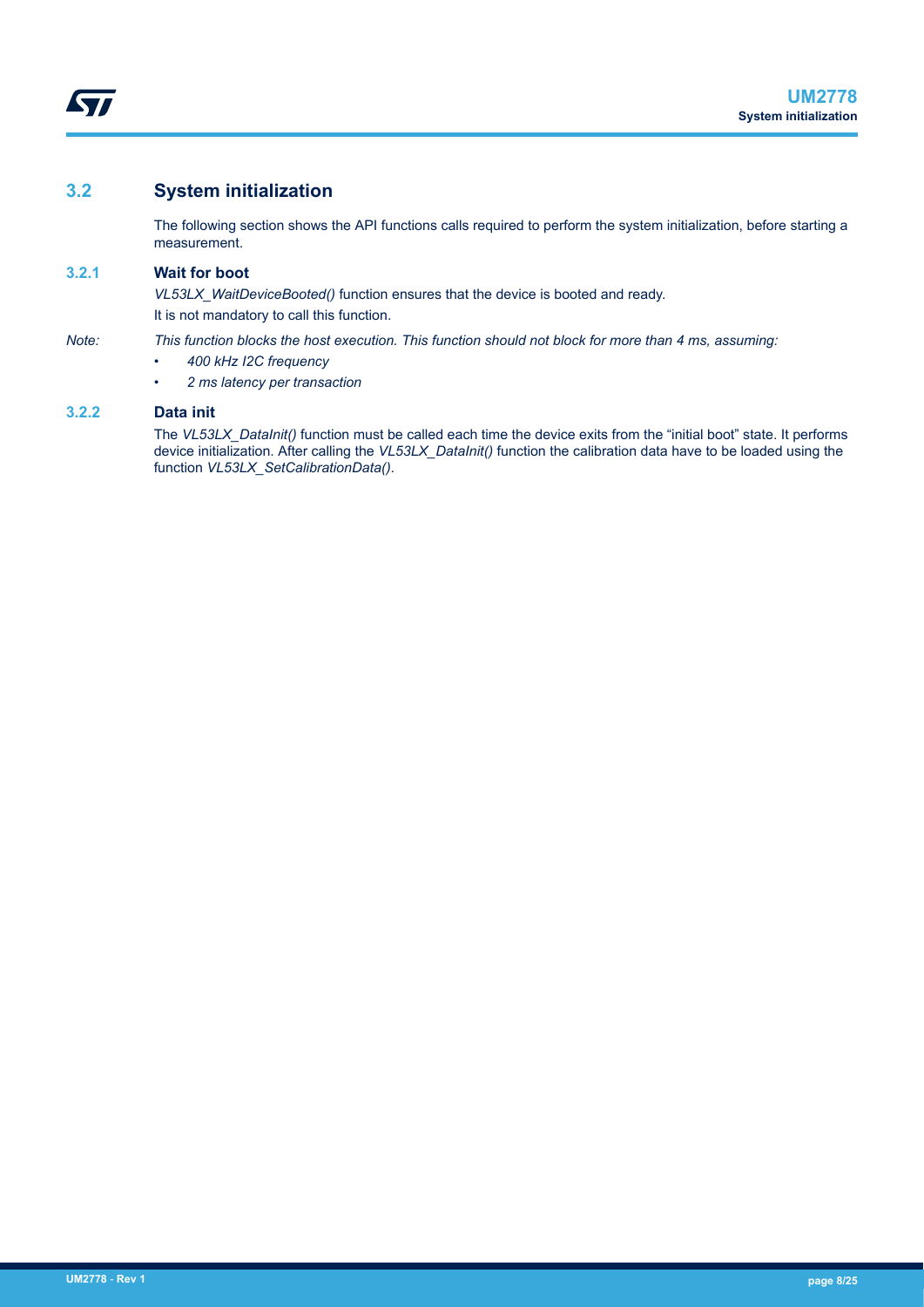## <span id="page-8-0"></span>**4 Ranging with VL53L3CX**

On non-Linux hosts, the user of the bare driver sequences calls to the driver in a way that is appropriate to the application needs, the platform capabilities and the bare driver call sequence rules.

## **4.1 Start a measurement**

*VL53LX\_StartMeasurement()* function must be called to start a measurement.

## **4.2 Wait for a result: polling or interrupt**

There are 3 ways to know that a measurement is available. The host can:

- 1. call a polling function
- 2. poll on a driver function
- 3. wait for a physical interrupt

#### **4.2.1 Driver polling to get the result status**

The function *VL53LX\_WaitMeasurementDataReady()* is polling on an internal status until a measurement is ready.

*Note: This function is blocking, as internal polling is performed.*

### **4.2.2 Host polling to get the result status**

Host can poll on the function *VL53LX\_GetMeasurementDataReady()* to know when a new measurement is ready. This function is not blocking.

#### **4.2.3 Using physical interrupt**

An alternative and preferred way to get the ranging status is to use the physical interrupt output. By default, GPIO1 is going low when a new measurement is ready.

This pin is an output pin only, there is no input interrupt pin on this device. Interrupt must be cleared by calling driver function *VL53LX\_ClearInterruptAndStartMeasurement()*.

## **4.3 Get measurement**

Multiple objects can be detected per ranging, and measurement data is reported per object *VL53LX\_GetMultiRangingData()* can be used to get ranging data when multiple objects are in the field of view. When calling this function to get the device multiple ranging results, a structure called *VL53LX\_MultiRangingData\_t* is returned.

## **4.4 Stop a measurement**

In continuous mode, the host can stop the measurement by calling *VL53LX\_StopMeasurement()* function. If the stop request occurs during a range measurement, then the measurement is aborted immediately.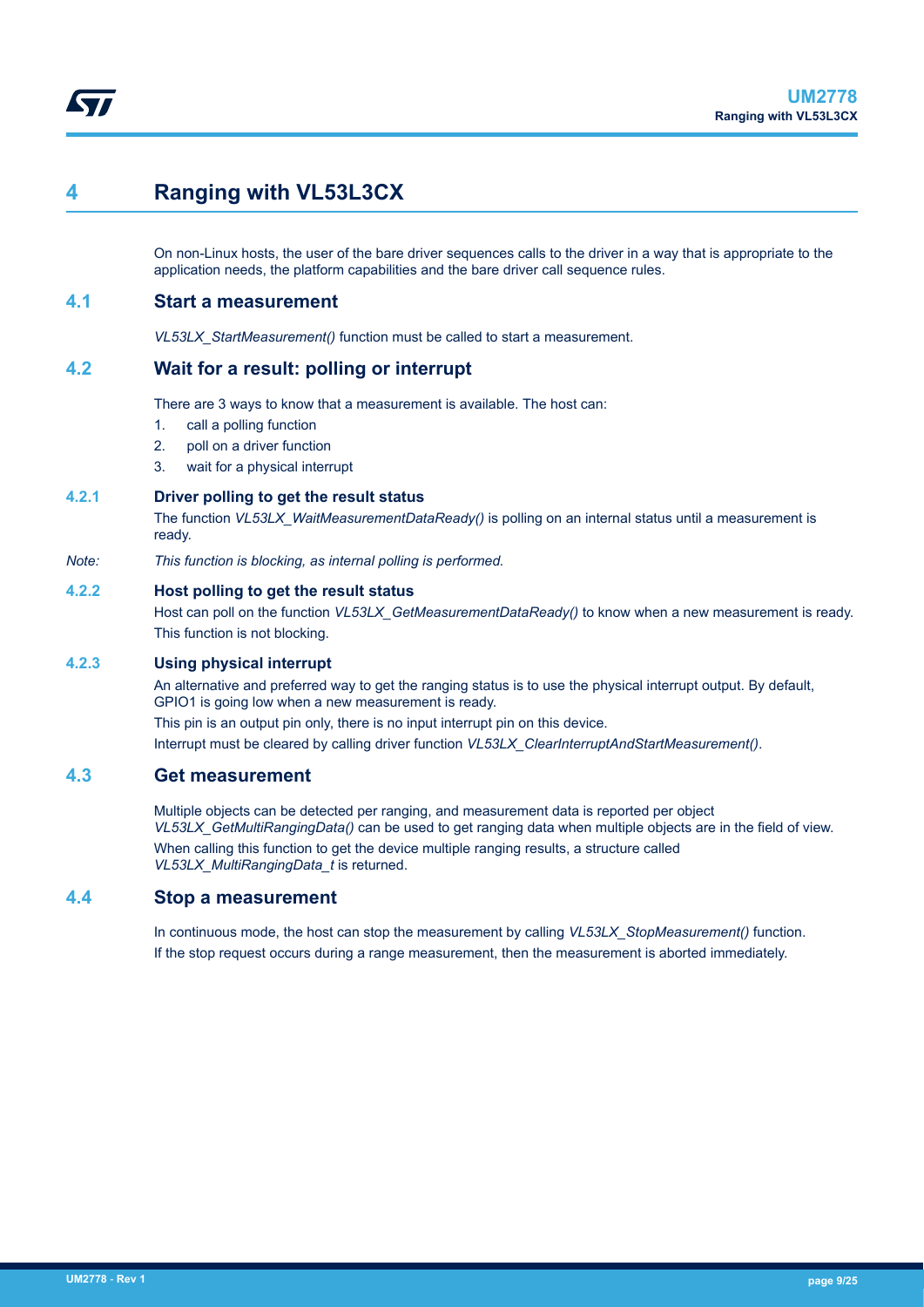## <span id="page-9-0"></span>**4.5 Ranging data structures**

The structure named **VL53LX\_MultiRangingData\_t** contains the following data applicable to all targets detected:

- TimeStamp: not implemented.
- StreamCount: this 8-bit integer gives a counter incremented at each range. The value starts at 0, incrementing 1 by 1 up to 255. When it reaches 255, it starts again from 128 to 255.
- NumberOfObjectsFound: 8 bit integer value that gives the number of objects found.
- RangeData[VL53LX\_MAX\_RANGE\_RESULTS]: a table of structure of type *VL53LX\_TargetRangeData\_t*. The maximum number of targets is given by VL53LX\_MAX\_RANGE\_RESULTS, and is by default equal to 4.
- HasXtalkValueChanged: 8 bit integer value that indicates if the crosstalk value has been changed.
- EffectiveSpadRtnCount: 16 bit integer that returns the effective Single photon avalanche diode (SPAD) count for the current ranging. To obtain real value it should be divided by 256.

One structure per target detected (up to 4 by default) called **VL53LX\_TargetRangeData\_t** which contains the following specific results for each target detected.

- RangeMaxMilliMeter: is a 16 bit integer, indicating the larger detected distance.
- RangeMinMilliMeter: is a 16 bit integer, indicating the smaller detected distance.
- SignalRateRtnMegaCps: this value is the return signal rate in MegaCountPer Second (MCPS), this is a 16.16 fix point value. To obtain the real value it should be divided by 65536.
- AmbientRateRtnMegaCps: this value is the return ambient rate (in MCPS), this is a 16.16 fix point value, which is effectively a measure of the amount of ambient light measured by the sensor. To obtain the real value it should be divided by 65536.
- SigmaMilliMeter: this 16.16 fix point value is an estimation of the standard deviation of the current ranging, expressed in millimeter. To obtain the real value it should be divided by 65536.
- RangeMilliMeter: is a 16 bit integer indicating the range distance in millimeter.
- RangeStatus: this is a 8 bit integer indicating the range Status for the current measurement. Value = 0 means ranging is valid. See [Table 1. Range Status](#page-10-0).
- ExtendedRange: this is a 8 bit integer indicating if the range has been unwrapped (only for long distances)

A particular behavior is implemented when the target is not detected. If the target is not detected, and the measurement is valid, the following values are reported in the **VL53LX\_TargetRangeData\_t** structure:

- RangeMaxMilliMeter: forced to 8191.
- RangeMinMilliMeter: forced to 8191.
- SignalRateRtnMegaCps: forced to 0.
- AmbientRateRtnMegaCps: the ambient rate value is normally computed.
- SigmaMilliMeter: forced to 0.
- RangeMilliMeter: forced to 8191.
- RangeStatus: forced to 255.
- ExtendedRange: forced to 0.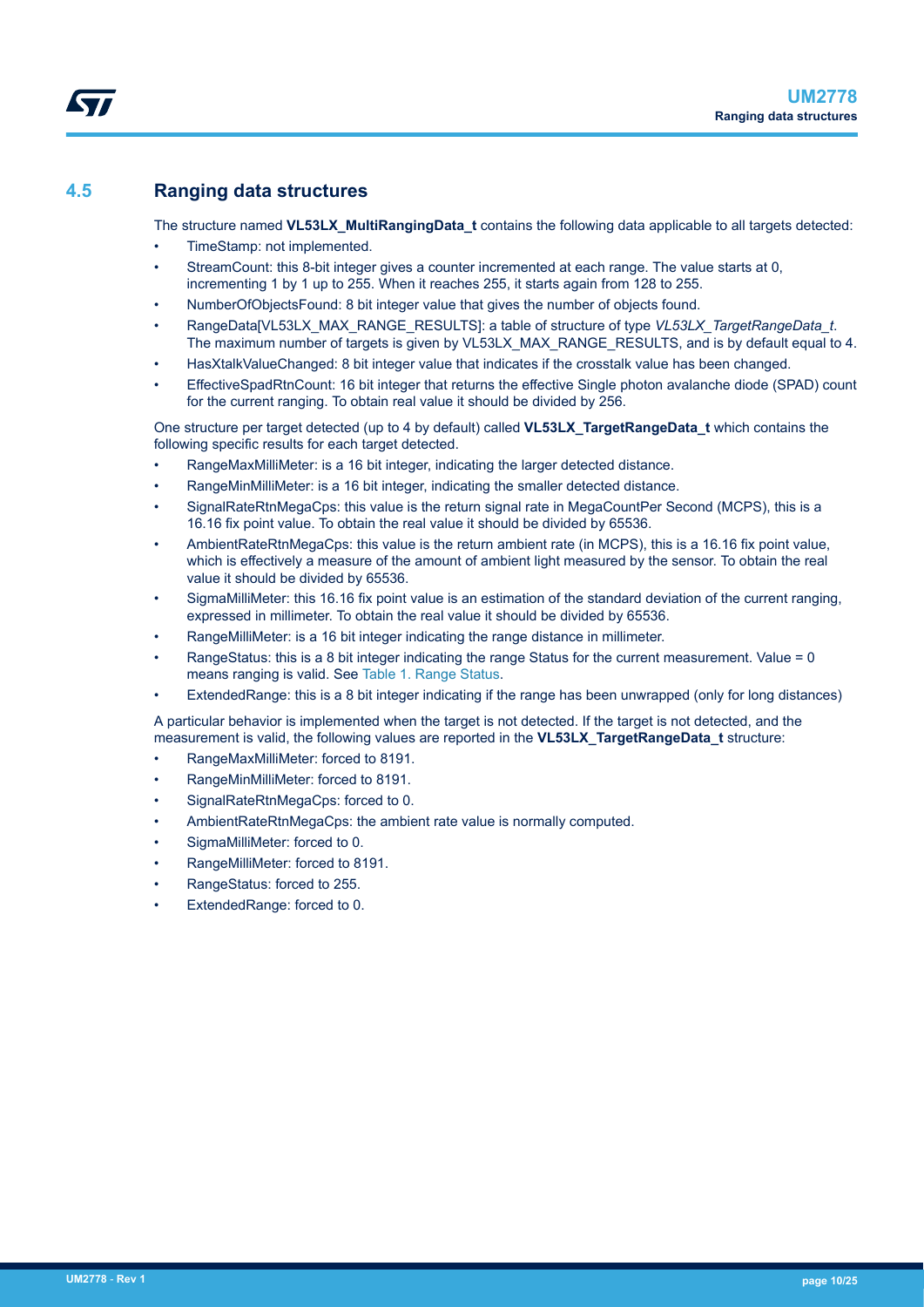### **Table 1. Range Status**

<span id="page-10-0"></span>

| <b>Value</b>   | <b>RangeStatus String</b>                              | <b>Comment</b>                                                                                                                                   |  |
|----------------|--------------------------------------------------------|--------------------------------------------------------------------------------------------------------------------------------------------------|--|
| 0              | VL53LX_RANGESTATUS_RANGE_VALID                         | Ranging measurement is valid                                                                                                                     |  |
| 1              | VL53LX RANGESTATUS SIGMA FAIL                          | Raised if sigma estimator check is above the internal<br>defined threshold. Sigma estimator gives a<br>qualitative information about the signal. |  |
| $\overline{2}$ | VL53LX_RANGESTATUS_SIGNAL_FAIL                         | Raised when signal is too low to detect a target.                                                                                                |  |
| 4              | VL53LX_RANGESTATUS_OUTOFBOUNDS_FAIL                    | Raised when range result is out of bounds                                                                                                        |  |
| 5              | VL53LX_RANGESTATUS_HARDWARE_FAIL                       | Raised in case of HW or VCSEL failure                                                                                                            |  |
| 6              | VL53LX_RANGESTATUS_RANGE_VALID_NO_WR<br>AP CHECK FAIL  | No wraparound check has been done (this is the<br>very first range)                                                                              |  |
| $\overline{7}$ | VL53LX_RANGESTATUS_WRAP_TARGET_FAIL                    | Wraparound occurred                                                                                                                              |  |
| 8              | VL53LX_RANGESTATUS_PROCESSING_FAIL                     | Internal processing error                                                                                                                        |  |
| 10             | VL53LX_RANGESTATUS_SYNCRONISATION_INT                  | Raised one time after init, ranging value has to be<br>ignored                                                                                   |  |
| 11             | VL53LX_RANGESTATUS_RANGE_VALID_MERGE<br><b>D PULSE</b> | Ranging is OK, but distance reported is the result of<br>multiple targets merged together.                                                       |  |
| 12             | VL53LX RANGESTATUS TARGET PRESENT LA<br>CK_OF_SIGNAL   | Indicate that there is a target, but signal is too low to<br>report ranging                                                                      |  |
| 14             | VL53LX_RANGESTATUS_RANGE_INVALID                       | Ranging data is negative and has to be ignored                                                                                                   |  |
| 255            | VL53LX_RANGESTATUS_NONE                                | Target not detected, without no warning or errors<br>raised                                                                                      |  |

- *Note: The very first measurement does not include a wraparound check. This ranging measurement can be discarded.*
- *Note: Range status 1 is often caused by noisy measurements. Sigma estimator is strongly impacted by the SNR of the treated signals.*
- *Note: Range status 4 is raised when some error on the measurement reference occurs. This can cause outliers as negative measurements or extremely high ranging values.*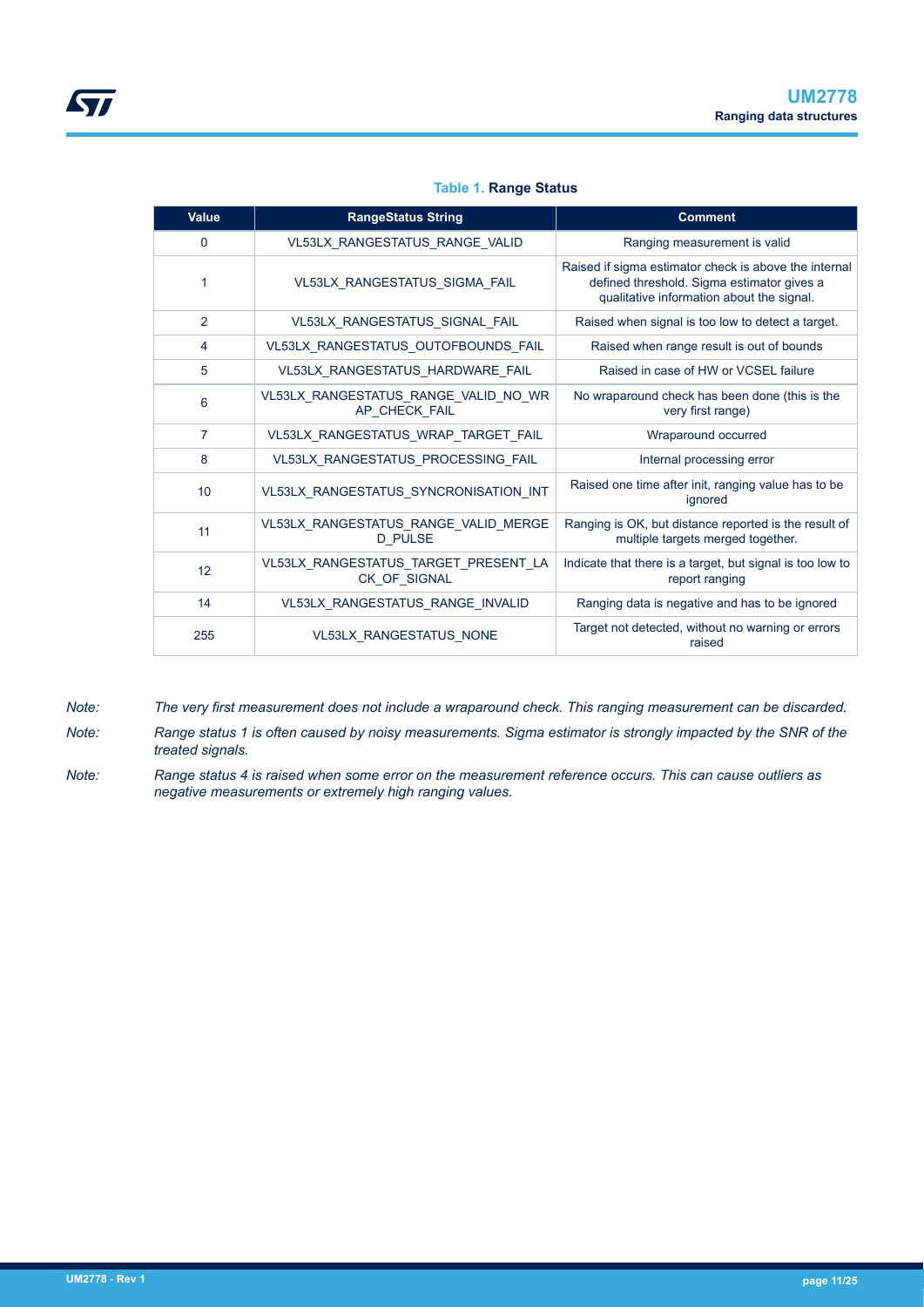## <span id="page-11-0"></span>**5 Additional driver functions description**

## **5.1 Timing budget**

Timing budget is the time allocated by the user to perform one range measurement. *VL53LX\_SetMeasurementTimingBudgetMicroSeconds()* is the function to be used to set the timing budget. The default timing budget value is 33 ms. Minimum is 8 ms, maximum is 500 ms. For example, to set the timing budget to 66 ms:

*status = VL53LX\_SetMeasurementTimingBudgetMicroSeconds(&VL53L3Dev, 66000 );* The function *VL53LX\_GetMeasurementTimingBudgetMicroSeconds()* allows to get the programmed timing budget.

## **5.2 Distance mode**

A function has been added to optimize the internal settings depending on the ranging distance requested by user. The benefit of changing the distance mode is detailed in the following table.

#### **Table 2. Distance modes**

| Possible distance mode | <b>Benefit / comments</b> |
|------------------------|---------------------------|
| Short                  | Better ambient immunity   |
| Medium (Default)       | Maximum distance          |
| Long                   | Lower power consumption   |

### The function to use is called *VL53LX\_SetDistanceMode()*.

The driver can help the host to select the optimum distance mode. A specific value is returned at each ranging to indicate the best choice, depending on the ambient conditions.

Possible values are:

- VL53LX\_DISTANCE\_SHORT
- VL53LX\_DISTANCE\_MEDIUM
- VL53LX\_DISTANCE\_LONG

## **5.3 Tuning parameters**

Tuning parameters allow to find the best fit between the sensor and the host use case. For each use case, a set of tuning parameters can be defined and loaded in the driver.

Most of the tuning parameters are tunable thresholds, used in the signal treatment algorithm. Modifying these parameters allows the algorithm to make technical trade offs to the specific customer use case.

#### **5.3.1 Set a tuning parameter**

An extra function exists to load tuning parameters. For specific use cases, ST can recommend some specific parameters composed of a key and a value.

The list of tuning parameters and their default values is given in the vl53lx\_tuning\_parm\_defaults.h file. Either change a tuning parameter value in this file and recompile the code, or use the *VL53LX\_SetTuningParameter()* function to load this tuning parameter.

Changing a tuning parameter can modify the device performances. ST recommends to use the default values for optimal results.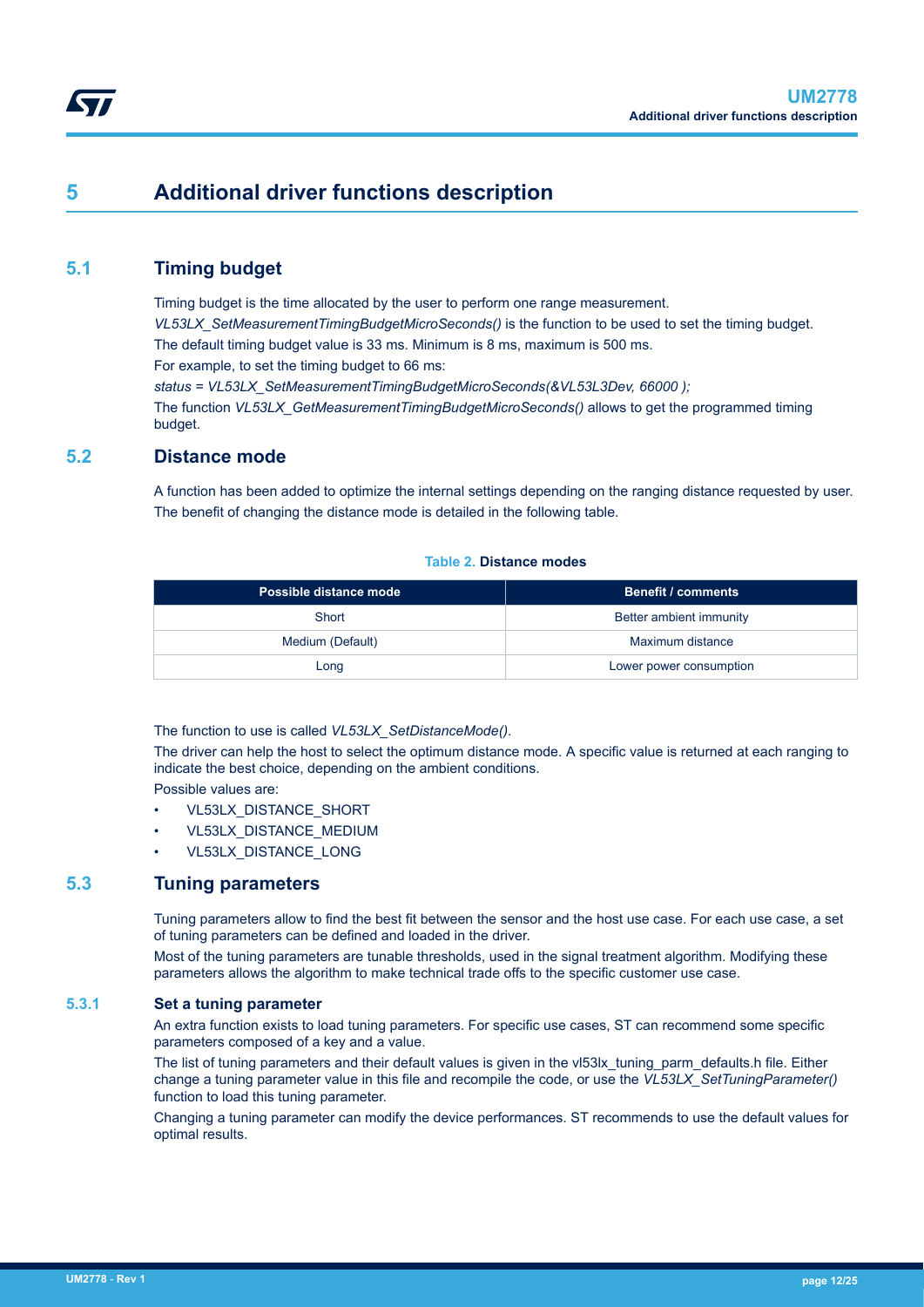<span id="page-12-0"></span>

### **5.3.2 Improve accuracy**

In order to improve the device accuracy, use the tuning parameter called *VL53LX\_TUNINGPARM\_PHASECAL\_PATCH\_POWER*. By default this tuning parameter is not applied (value is set to 0).

ST recommends to set the values of calibration and ranging flows to 2 after static init.

In this case, the time to perform the reference signal measurement is increased and allows better accuracy. Setting this parameter to 2 increases the duration to get the first measurement by 240 ms.

#### **5.3.3 Improve latency and max ranging distance**

When the target is moving, the VL53L3CX may need several ranges to react, depending on the scene. A way to improve the latency is to tune the *VL53LX\_TUNINGPARM\_RESET\_MERGE\_THRESHOLD* parameter. Default value is 15000. It can be lowered to improve latency, but maximum ranging distance will be impacted. If the user increases the value, the maximum ranging distance can be improved, but latency is impacted.

## **5.4 Coverglass smudge detection**

The crosstalk can be affected by smudge on the coverglass. VL53L3CX embeds a function able to detect smudge on the fly and apply a new crosstalk correction value.

The user can enable/disable this function by calling *VL53LX\_SmudgeCorrectionEnable()*.

The following three options can be set with this function:

- VL53LX\_SMUDGE\_CORRECTION\_NONE to disable the correction
- VL53LX\_SMUDGE\_CORRECTION\_CONTINUOUS to enable a continuous correction
- VL53LX\_SMUDGE\_CORRECTION\_SINGLE to enable a single correction after a start command is received.

Smudge detection is running at each ranging. If some conditions are met (no object below 80 cm, ambient light level below a threshold, and crosstalk value above 1kcps), a new crosstalk value is computed.

If the user has set the smudge correction, the crosstalk value will be corrected and the flag HasXtalkValueChanged is set. This flag is automatically cleared at next range.

## **5.5 I2C address**

The default I2C address of the VL53L3CX is 0x52.

Some applications need to set a different I2C device address. This is the case, for example, when several VL53L3CX parts share the same I2C bus.

The customer should apply the following procedure:

- The board mounting the VL53L3CX have to be designed carefully. The Xshut and the GPIO1 (interrupt) pins have to be controlled individually for each VL53L3CX
- The host has to put in HW Standby, setting the Xshut pin low, all the VL53L3CX.
- The host raises the Xshut pin of 1 of the VL53L3CX
- The host calls the function *VL53LX\_SetDeviceAddress()*
- The host repeats the latter three points since all the VL53L3CX addresses are correctly set.

For example, by calling the function: *status = VL53LX\_SetDeviceAddress(&VL53L3Dev, WantedAddress)* the value of *WantedAddress* is set as the new I2C address.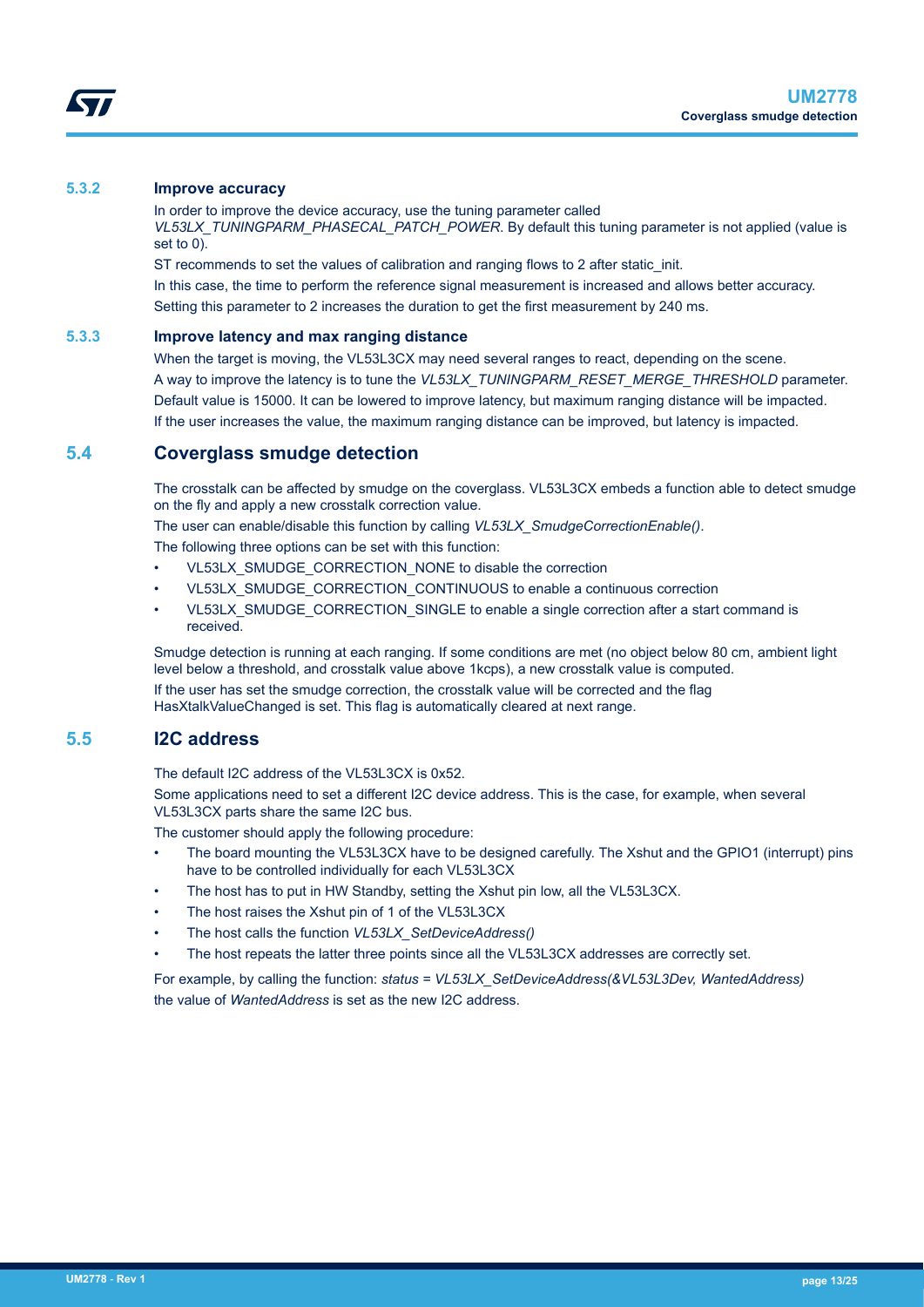## <span id="page-13-0"></span>**6 Customer factory calibration functions**

In order to get benefit of full performance of the device, VL53L3CX driver includes calibration functions to be run once at customer production line.

Calibration procedures have to be run to compensate part to part parameters that may affect the device performances.

Calibration data stored in the host have to be loaded in VL53L3CX at each startup using a dedicated driver function.

Three calibrations are needed: refSPAD, crosstalk and offset.

The order the calibration functions are called as follows:

- 1. refSPAD
- 2. crosstalk
- 3. offset

The three calibration functions can be done in sequential mode or individually. When run individually, the previous step data have to be loaded before running calibration.

## **6.1 RefSPAD calibration**

The number of Single photon avalanche diode (SPAD) is calibrated during Final Module Test at ST. This part to part value is stored into NVM and automatically loaded in the device during boot.

This calibration allow to adjust the number of SPADs to optimize the device dynamic.

However, adding a cover glass on top of the module may affect this calibration. We recommend that the customer performs again this calibration in the final product application.

The same algorithm running at FMT is applied when this function is called: the algorithm searches through the 3 locations 1 (1x attenuated SPADs), 2 (5 x attenuated SPADs) and 3 (10 x attenuated SPADs). Number of SPADs choosen is done to avoid signal saturation.

#### **6.1.1 RefSPAD calibration function**

The following function is available for SPAD calibration: *VL53LX\_PerformRefSpadManagement(VL53LX\_DEV Dev)*

#### *Note: This function must be called first in the calibration procedure.*

The function can output 3 warnings messages :

- VL53LX\_WARNING\_REF\_SPAD\_CHAR\_NOT\_ENOUGH\_SPADS Less than 5 Good SPAD available, output not valid
- VL53LX\_WARNING\_REF\_SPAD\_CHAR\_RATE\_TOO\_HIGH At end of search reference rate > 40.0 Mcps Offset stability may be degraded.
- VL53LX\_WARNING\_REF\_SPAD\_CHAR\_RATE\_TOO\_LOW At end of search reference rate < 10.0 Mcps. Offset stability may be degraded.

#### **6.1.2 RefSPAD calibration procedure**

No particular conditions have to be followed for this calibration, except that no target should be placed just on top of the device.

Time to perform this calibration is only few milliseconds.

This function has to be called after *VL53LX\_DataInit()* function is called.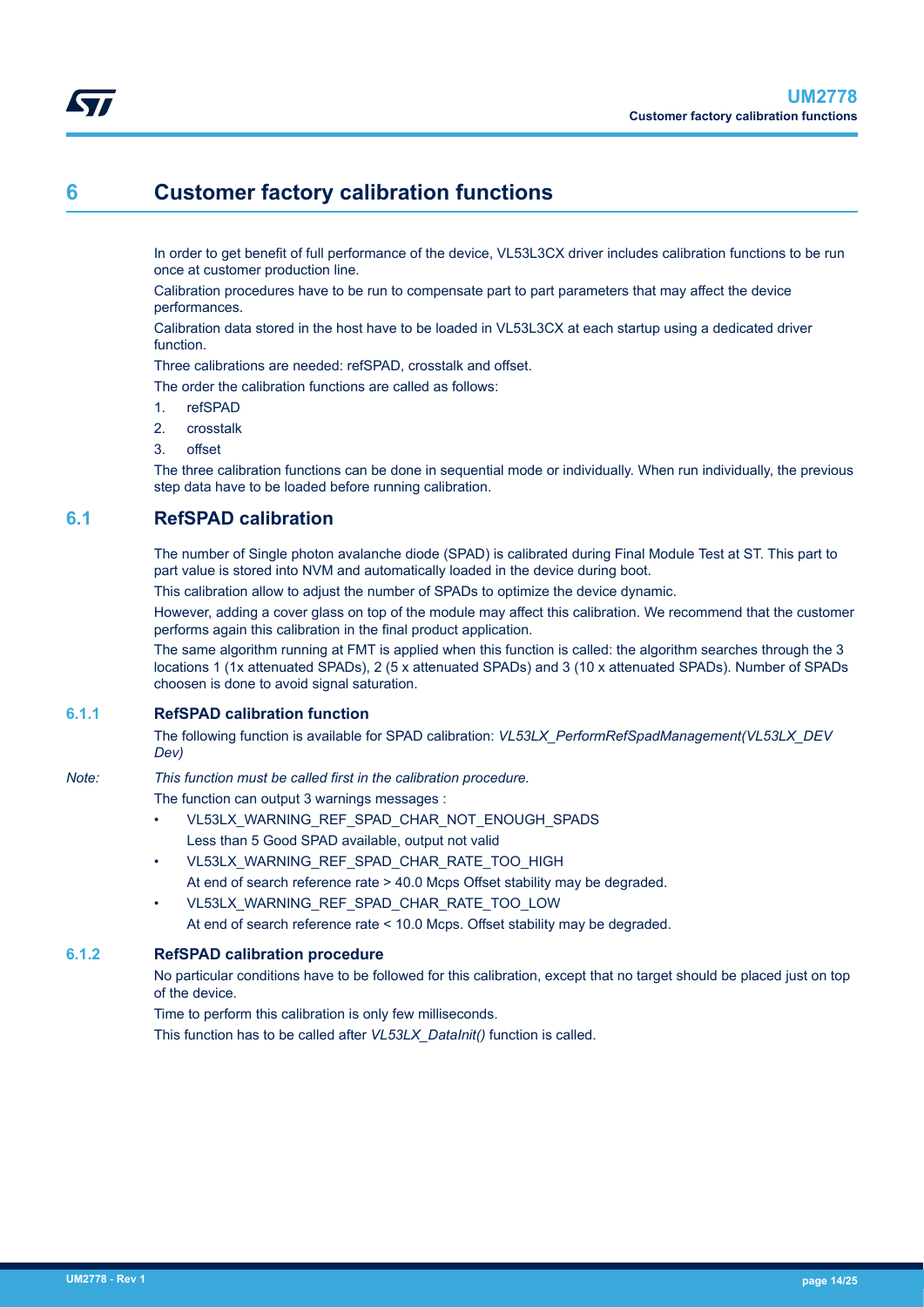### <span id="page-14-0"></span>**6.1.3 Getting refSPAD calibration results**

The function *VL53LX\_GetCalibrationData()* allows to get all calibration data. The returned structure VL53LX\_CalibrationData\_t contains another structure called *VL53LX\_customer\_nvm\_managed\_t* which contains the 8 refSPAD calibration parameters:

- ref\_spad\_man\_\_num\_requested\_ref\_spads: this value is between 5 and 44. It gives the number of SPADs selected
- ref spad man ref location: this value can be 1, 2 or 3. It gives the location of the SPADs in the reference area.
- 6 additional parameters gives the good spad maps for the location selected:
	- global config spad enables ref 0
	- global\_config\_\_spad\_enables\_ref\_1
	- global\_config\_ spad\_enables\_ref\_2
	- global\_config\_\_spad\_enables\_ref\_3
	- global config spad enables ref 4
	- global config spad enables ref 5

#### **6.1.4 Setting refSPAD calibration data**

At each startup, after an initial boot, customer field application can load the refSPAD calibration data after *VL53LX\_DataInit()* function is called, by using *VL53LX\_SetCalibrationData()*.

It is better to get the entire calibration structure by calling *VL53LX GetCalibrationData()*, modify the 8 parameters described in previous section and call *VL53LX\_SetCalibrationData()*.

## **6.2 Crosstalk calibration**

Crosstalk (XTalk) is defined as the amount of signal received on the return array which is due to VCSEL light reflection inside the protective window (coverglass) added on top of the module for aesthetic reasons.

Depending on the coverglass quality, this parasitic signal can affect the device performances. VL53L3CX has a built in correction that allows to compensate this problem.

Crosstalk calibration is used to estimate the amount of correction needed to compensate the effect of a cover glass added on top of the module.

The output of the crosstalk calibration contains many parameters that define the crosstalk model, as described in [Section 6.2.3 Getting crosstalk calibration results.](#page-15-0)

#### **6.2.1 Crosstalk calibration function**

The following dedicated function is available for crosstalk calibration:

*VL53LX\_PerformXTalkCalibration(&VL53L3Dev);*

*Note: This function must be called in second position in the calibration procedure, after refSPAD calibration is done, and before offset calibration.*

### **6.2.2 Crosstalk calibration procedure**

To perform the crosstalk calibration, a target has to be placed at a distance of 600mm from the device. Crosstalk calibration should be conducted in a dark environment with no IR contribution.

After *VL53LX\_DataInit()* and *VL53LX\_PerformRefSpadManagement() functions* are called, the dedicated calibration function has to be called, using: *VL53LX\_PerformXTalkCalibration(&VL53L3Dev)*. When these functions are called, crosstalk calibration is performed and the crosstalk correction is applied by default.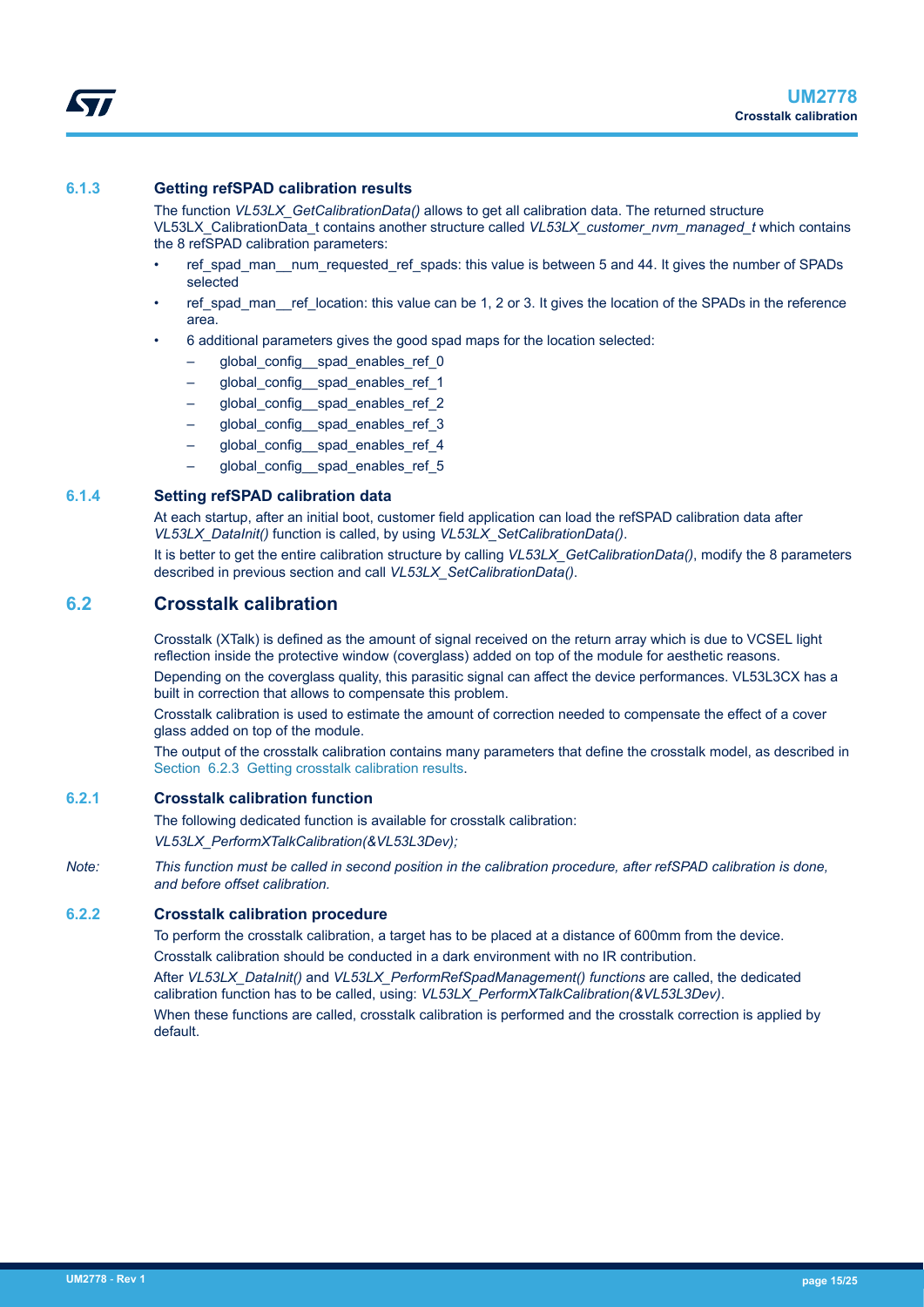#### <span id="page-15-0"></span>**6.2.3 Getting crosstalk calibration results**

Calibration results consist, among others, of an histogram and a parameter called "plane offset". The plane offset represents the amount of correction applied, and the histogram is the repartition of the correction on each bin. The function *VL53LX\_GetCalibrationData()* returns all the calibration data. The returned structure *VL53LX\_CalibrationData\_t* contains other structures. The plane offset is contained in **VL53LX\_customer\_nvm\_managed\_t**:

*algo\_crosstalk\_compensation\_plane\_offset\_kcps* is a fixed point 7.9 coded value. It has to be divided by 512 to get the actual number.

The other relevant structure returned is *VL53LX\_xtalk\_histogram\_data\_t*.

#### **6.2.4 Setting crosstalk calibration data**

Once the *VL53LX\_DataInit()* function is called, the customer can load the crosstalk calibration data using: *VL53LX\_SetCalibrationData()*

It is better to call *VL53LX\_GetCalibrationData()*, modify the parameters described in previous section, xtalk\_histogram structure included, and call *VL53LX\_SetCalibrationData()*

#### **6.2.5 Enable/disable crosstalk compensation**

The function *VL53LX\_SetXTalkCompensationEnable()* enables or disables the crosstalk compensation

*Note: Crosstalk compensation is disabled by default.*

To enable the crosstalk compensation call *V53LX\_SetXTalkCompensationEnable&VL53L3Dev, 1);* To disable the crosstalk compensation call *VL53LX\_SetXTalkCompensationEnable&VL53L3Dev, 0);*

- *Note: This function does not perform any calibration or crosstalk data loading, it only enables the compensation.*
- *Note: Calibration or loading of calibration data functions have to be called separately from this enable/disable function (see sections above).*

## **6.3 Offset calibration**

Soldering the device on the customer board or adding a coverglass can introduce an offset in the ranging distance. This part to part offset has to be measured during the offset calibration. Offset calibration also allows to calibrate the dmax value, using the same calibration conditions than the offset calibration.

### **6.3.1 Offset calibration functions**

The following two functions are available for the offset calibration:

- VL53LX\_PerformOffsetSimpleCalibration(Dev, CalDistanceMilliMeter)
- VL53LX\_PerformOffsetPerVCSELCalibration(Dev, CalDistanceMilliMeter)

The arguments of the functions is the target distance in millimeters. Offset calibration has to be performed after crosstalk correction.

VL53LX\_PerformOffsetPerVCSELCalibration is the most accurate function, but it takes longer to perform the calibration (time multiplied by 3)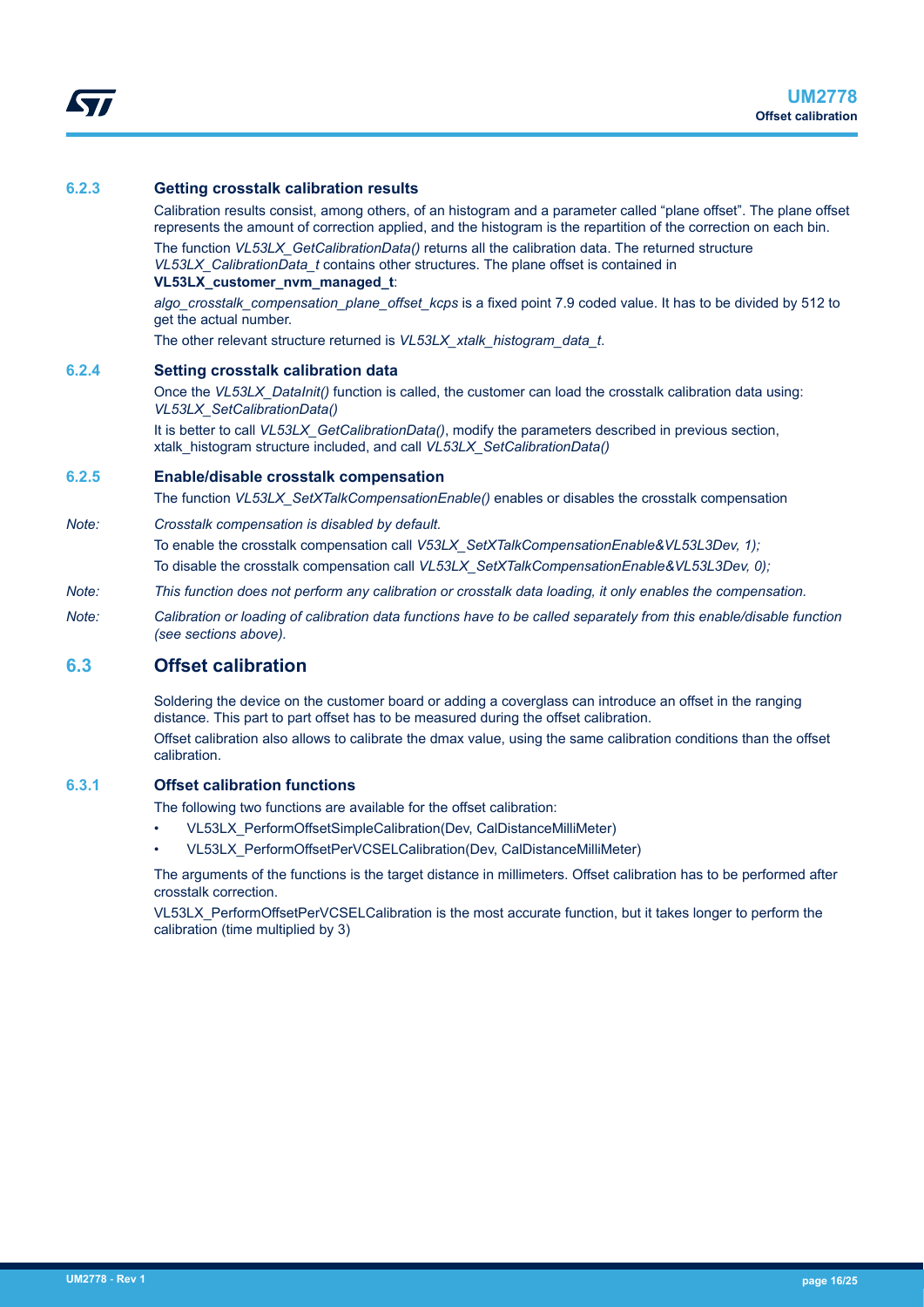### <span id="page-16-0"></span>**6.3.2 Offset calibration procedure**

Customers can select any chart reflectance placed at any distance (using the same setup as the crosstalk calibration). The only point to check is to ensure the signal rate is measured between 2 and 80MCps with the chosen setup.

#### **Table 3. Offset calibration setup**

| <b>Chart</b> | <b>Distance</b> | <b>Ambient conditions</b> | Signal Rate                 |
|--------------|-----------------|---------------------------|-----------------------------|
| Anv          | Anv             | Dark (no IR contribution) | 2MCps < Signal Rate <80Mcps |

Two warning messages are returned by these functions:

- VL53LX\_WARNING\_OFFSET\_CAL\_INSUFFICIENT\_MM1\_SPADS The signal is too low, Accuracy of offset calibration may be degraded.
- VL53LX\_WARNING\_OFFSET\_CAL\_PRE\_RANGE\_RATE\_TOO\_HIGH Signal is too high. Accuracy of offset calibration may be degraded.

#### **6.3.3 Getting offset calibration results**

The function *VL53LX\_GetCalibrationData()* returns all calibration data. The returned structure *VL53LX\_CalibrationData\_t* contains another structure called *VL53LX\_customer\_nvm\_managed\_t* which contains the three offset calibration results:

- algo\_\_part\_to\_part\_range\_offset\_mm
- mm\_config\_\_inner\_offset\_mm
- mm\_config\_\_outer\_offset\_mm

The overall offset applied to the device is the average of the two last values

If a *perVCSELCalibration* is selected, the output of the function is includes the following data:

- short\_a\_offset\_mm
- short\_b\_offset\_mm
- medium\_a\_offset\_mm
- medium\_b\_offset\_mm
- long a offset mm
- long\_bb\_offset\_mm

Depending of the distance mode (VCSEL period) chosen, one of these offset will be applied automatically.

## **6.3.4 Selecting the offset correction mode**

The offset correction mode can be set with two options, using the *VL53LX\_SetOffsetCorrectionMode function*.

*Note: VL53LX\_OFFSETCORRECTIONMODE\_PERVCSEL should be used by default. It allows to increase the offset accuracy per VCSEL period.*

#### **Table 4. Offset correction options**

| <b>Offset Calibration function called</b> | Correction mode option to be used    |
|-------------------------------------------|--------------------------------------|
| PerformSimpleOffsetCalibration            | VL53LX OFFSETCORRECTIONMODE STANDARD |
| PerfromPerVCSELOffsetCalibration          | VL53LX OFFSETCORRECTIONMODE PERVCSEL |

*Note: If only one offset calibration type results are available, it is mandatory to set the offset correction mode to the corresponding option. This is not done automatically.*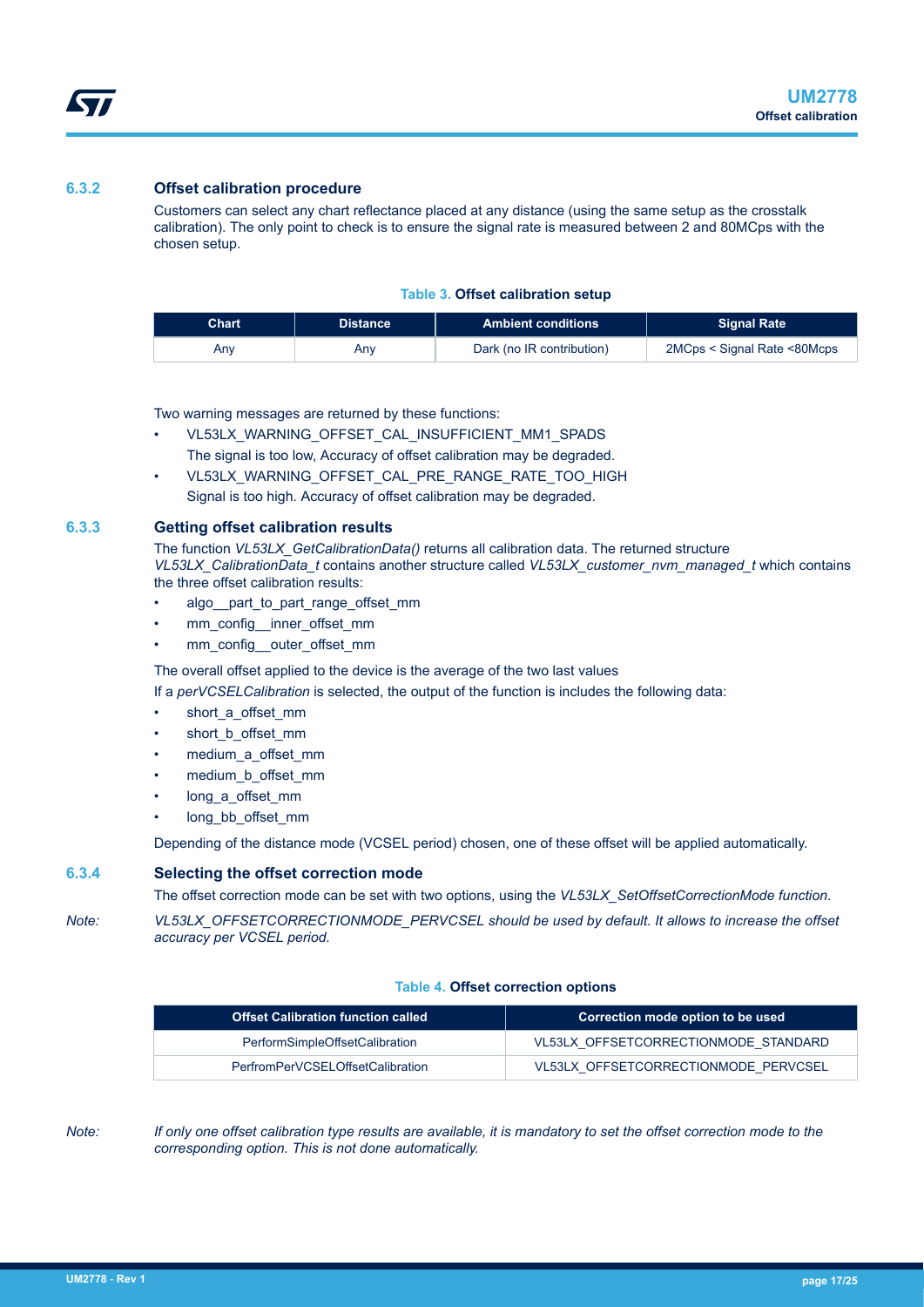<span id="page-17-0"></span>ST

### **6.3.5 Setting offset calibration data**

The customer can load the offset calibration data after *VL53LX\_DataInit()* function is called, by using *VL53LX\_SetCalibrationData()*.

It is better to call *VL53LX\_GetCalibrationData()*, modify the parameters described in previous sections and call VL53LX\_SetCalibrationData()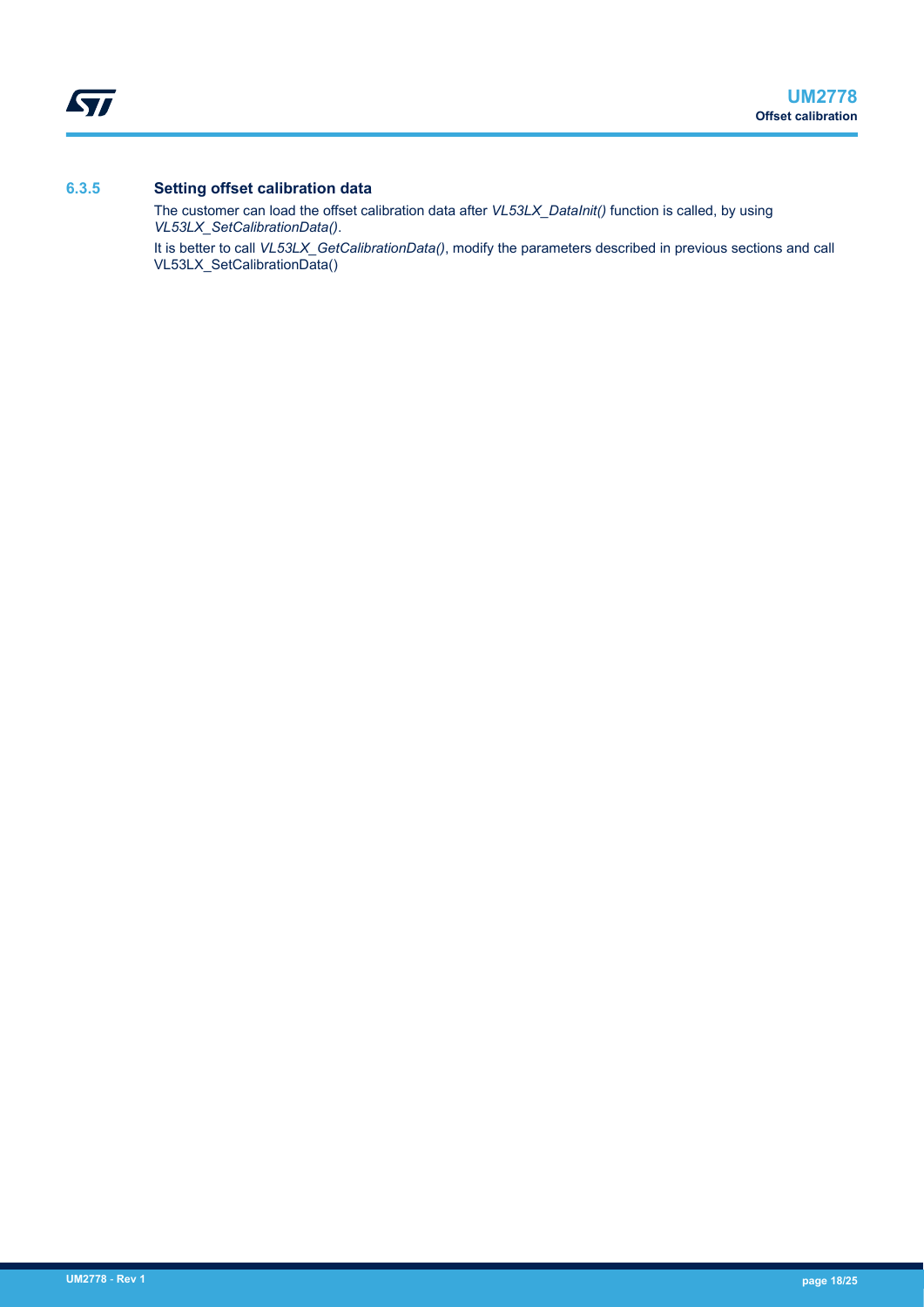## <span id="page-18-0"></span>**7 Customer repair shop calibrations**

In case the calibration values are lost, due to component change in a repair shop, customer can apply a dedicated procedure, where no specific setup (targets) are needed.

The calibration is composed of three steps:

- 1. RefSpad
- 2. Crosstalk
- 3. Offset calibrations

RefSpad and Xtalk are the same as described in [Section 6.1 RefSPAD calibration](#page-13-0) and [Section 6.2 Crosstalk](#page-14-0) [calibration](#page-14-0).

A dedicated function is available to perform offset calibration: *VL53LX\_PerformOffsetZeroDistanceCalibration*. A target has to be set in front of the device, touching the cover glass. The target can be a simple sheet of paper (with no particular need for the paper reflectance).

The above function has to be called and the results can be retrieved similarly to the process described in the previous sections.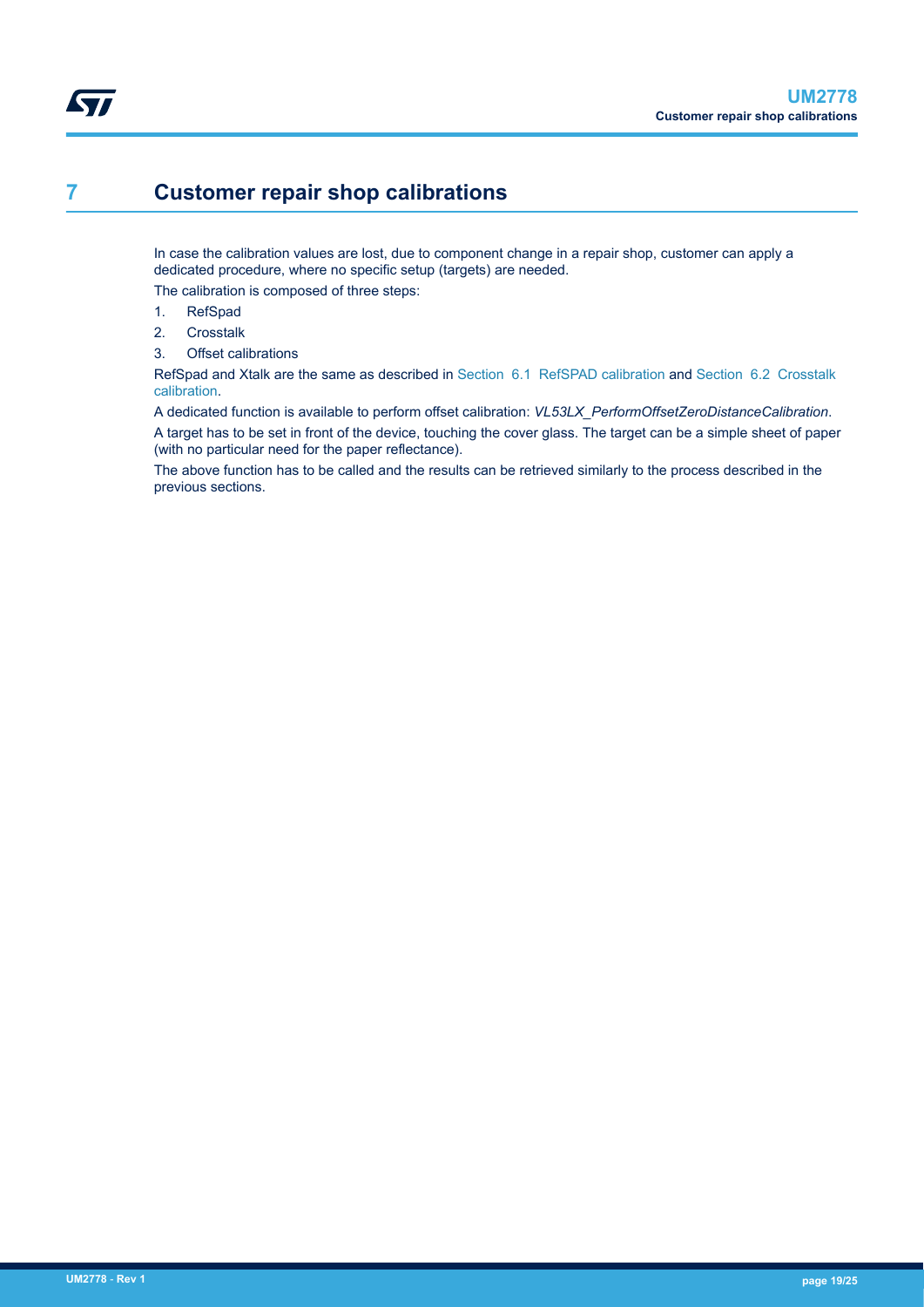## <span id="page-19-0"></span>**8 Bare driver errors and warnings**

Driver error is reported when any driver function is called. Possible values for driver errors are described in the following table.

Warning are there to inform user that some parameters are not optimized.

\_<sub>28</sub> VL53LX\_WARNING\_REF\_SPAD\_CHAR\_NOT\_EN

-29 VL53LX\_WARNING\_REF\_SPAD\_CHAR\_RATE\_TO

OUGH\_SPADS

O\_HIGH

The warnings are not blocking for the host.

#### **Error value API error string Occurrence** 0 VL53LX\_ERROR\_NONE No error -1 VL53LX\_ERROR\_CALIBRATION\_WARNING Invalid calibration data -4 VL53LX\_ERROR\_INVALID\_PARAMS Invalid parameter is set in a function -5 VL53LX\_ERROR\_NOT\_SUPPORTED Requested parameter is not supported in the programmed configuration -6 VL53LX\_ERROR\_RANGE\_ERROR Interrupt status is incorrect -7 VL53LX ERROR\_TIME\_OUT Ranging is aborted due to timeout -8 VL53LX\_ERROR\_MODE\_NOT\_SUPPORTED Requested mode is not supported -10 VL53LX\_ERROR\_COMMS\_BUFFER\_TOO\_SMALL Supplied buffer is larger than I2C supports -13 VL53LX\_ERROR\_CONTROL\_INTERFACE Error reported from IO function -14 VL53LX\_ERROR\_INVALID\_COMMAND Command is invalid -16 VL53LX\_ERROR\_REF\_SPAD\_INIT An error occurred during Reference SPAD calibration -17 VL53LX\_ERROR\_GPH\_SYNC\_CHECK\_FAIL Driver out of sync with device. A stop/start or a reboot may be needed -18 | VL53LX\_ERROR\_STREAM\_COUNT\_CHECK\_FAIL -19 VL53LX\_ERROR\_GPH\_ID\_CHECK\_FAIL -20 VL53LX\_ERROR\_ZONE\_STREAM\_COUNT\_CHEC K\_FAIL -21 VL53LX\_ERROR\_ZONE\_GPH\_ID\_CHECK\_FAIL -22 VL53LX\_ERROR\_XTALK\_EXTRACTION\_FAIL No successful samples when using the full array to sample the crosstalk. In this case there is not enough information to generate new crosstalk value. The function will exit and leave the current crosstalk parameters unaltered -23 VL53LX\_ERROR\_XTALK\_EXTRACTION\_SIGMA\_L IMIT\_FAIL The avg sigma estimate of the crosstalk sample is > than the maximal limit allowed. In this case the crosstalk sample is too noisy for measurement. The function will exit and leave the current crosstalk parameters unaltered -24 VL53LX\_ERROR\_OFFSET\_CAL\_NO\_SAMPLE\_FA An error occurred during offset calibration. Check setup is in line with ST recommendations. -25 VL53LX\_ERROR\_OFFSET\_CAL\_NO\_SPADS\_ENA BLED\_FAIL

#### **Table 5. Bare driver errors and warnings description**

Warning: number of spads found is too low to get accurate refSpadManagement calibration. Ensure setup is in line with ST recommendations.

Warning: signal rate found too low to get accurate refSpadManagement calibration. Ensure setup is in line with ST recommendations.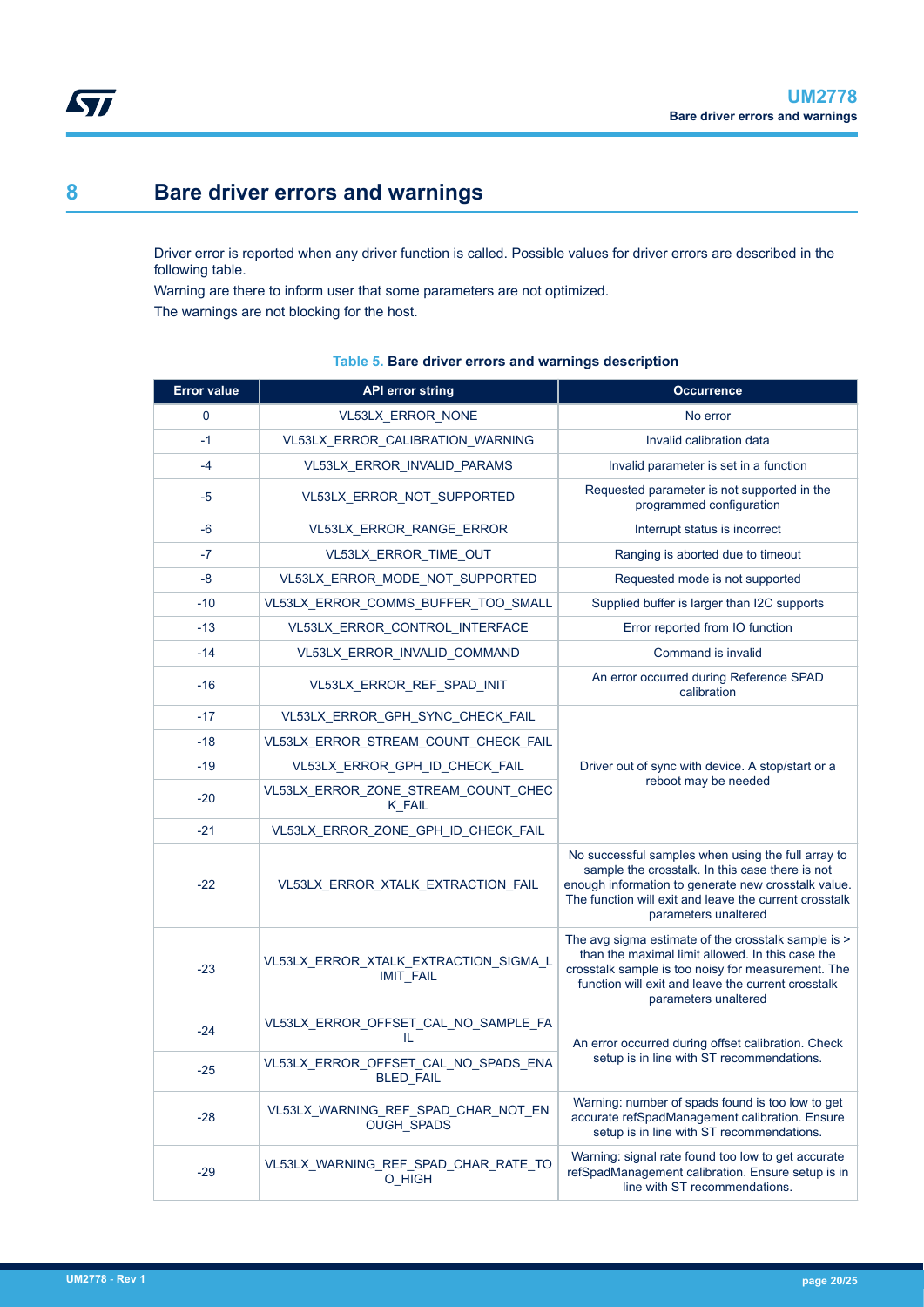| <b>Error value</b> | <b>API error string</b>                                | <b>Occurrence</b>                                                                                                                 |  |
|--------------------|--------------------------------------------------------|-----------------------------------------------------------------------------------------------------------------------------------|--|
| $-30$              | VL53LX WARNING REF SPAD CHAR RATE TO<br>O LOW          | Warning: Number of spads found too low to get<br>accurate offset calibration. Ensure setup is in line<br>with ST recommendations. |  |
| $-31$              | VL53LX WARNING OFFSET CAL MISSING SA<br><b>MPI FS</b>  |                                                                                                                                   |  |
| $-32$              | VL53LX WARNING OFFSET CAL SIGMA TOO<br><b>HIGH</b>     | Warning occurred during offset calibration. Ensure                                                                                |  |
| $-33$              | VL53LX_WARNING_OFFSET_CAL_RATE_TOO_HI<br>GH            | setup is in line with ST recommendations.                                                                                         |  |
| $-34$              | VL53LX WARNING OFFSET CAL SPAD COUNT<br><b>TOO LOW</b> |                                                                                                                                   |  |
| $-38$              | VL53LX WARNING XTALK MISSING SAMPLES                   | Warning occurred during crosstalk calibration.<br>Ensure setup is in line with ST recommendations.                                |  |
| $-41$              | VL53LX ERROR NOT IMPLEMENTED                           | Function called is not implemented                                                                                                |  |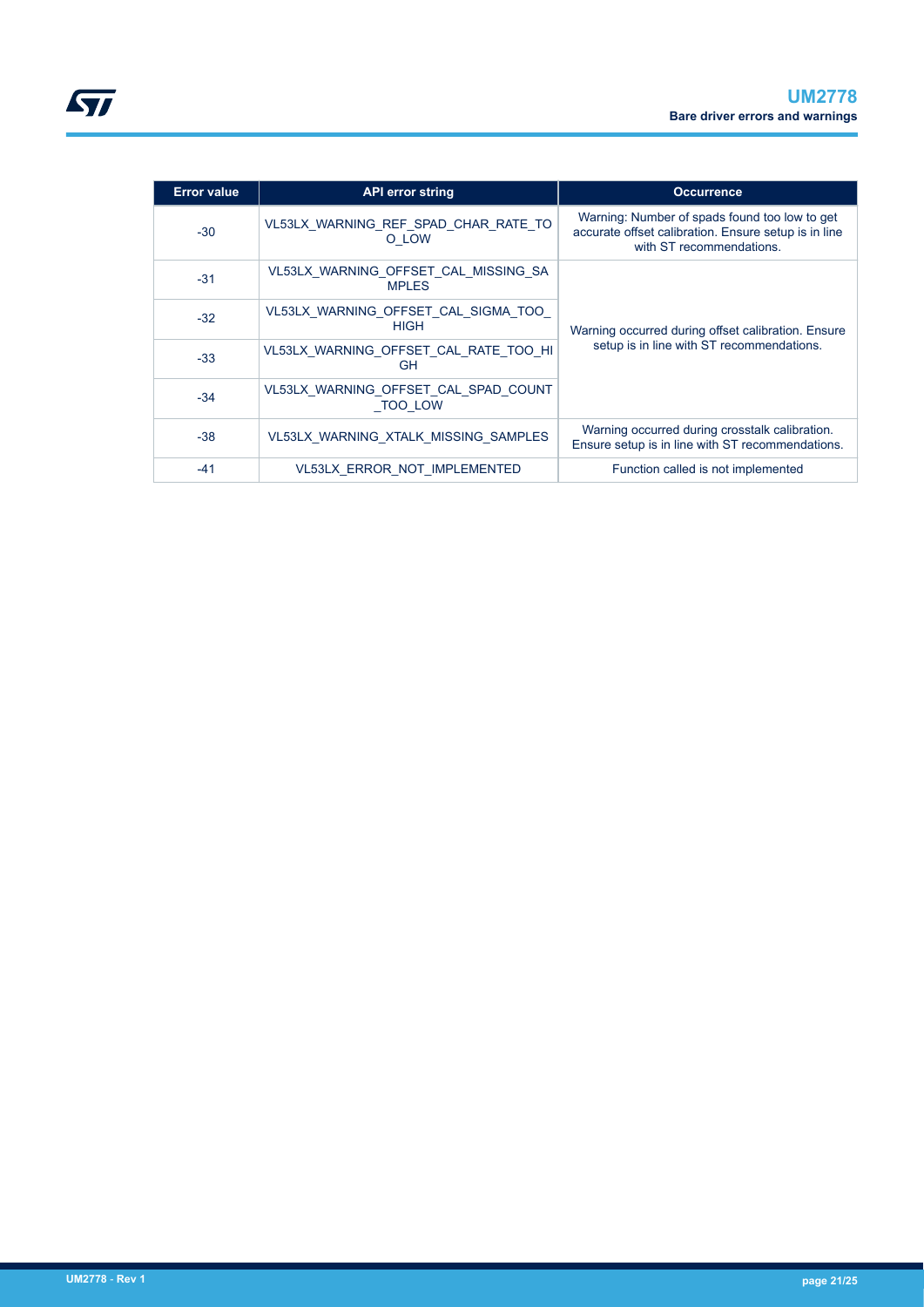# <span id="page-21-0"></span>**Revision history**

## **Table 6. Document revision history**

| <b>Date</b> | <b>Version</b> | <b>Changes</b>  |
|-------------|----------------|-----------------|
| 28-Sep-2020 |                | Initial release |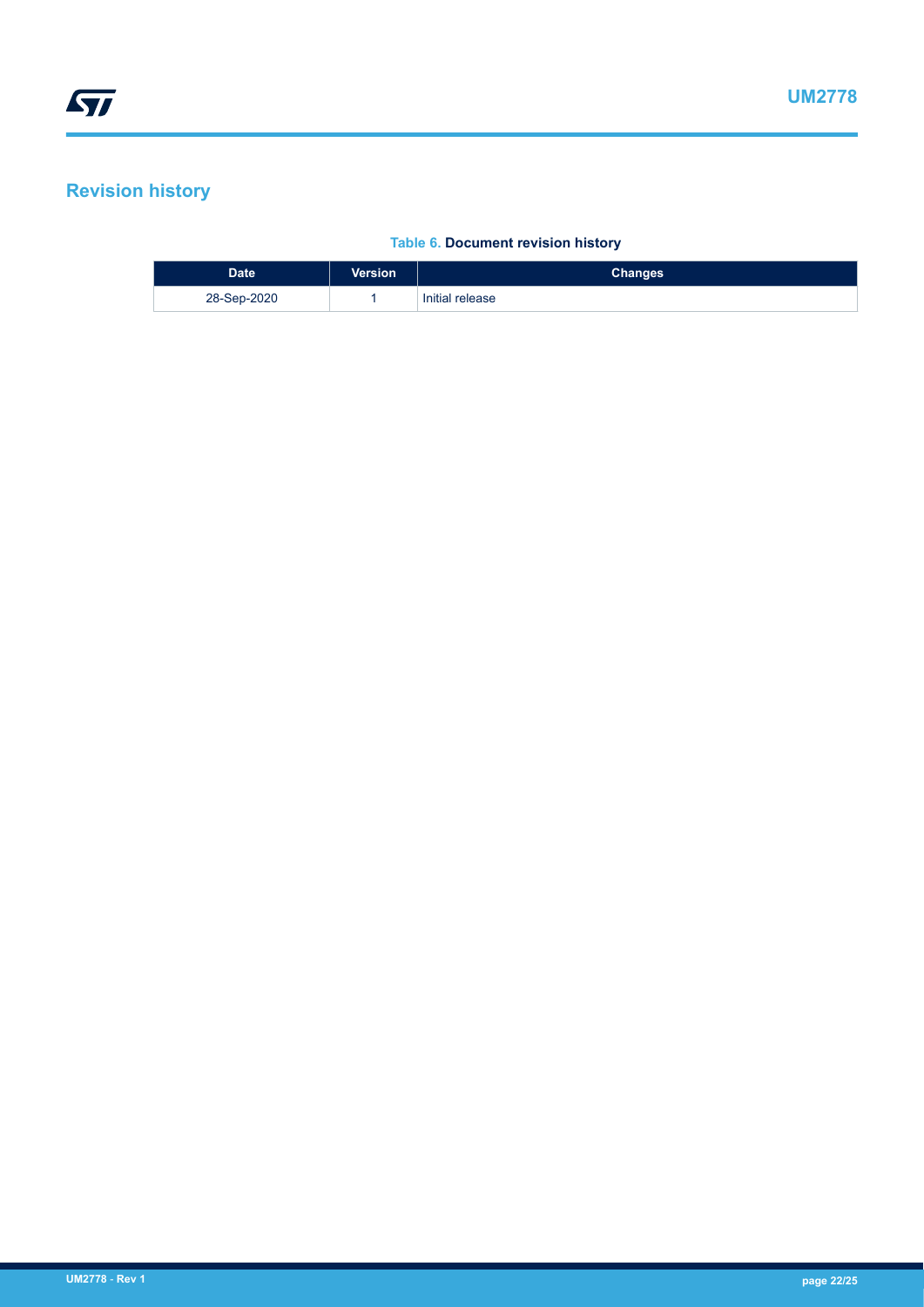## <span id="page-22-0"></span>**Contents**

| 1              |     |       |  |  |  |  |
|----------------|-----|-------|--|--|--|--|
| $\overline{2}$ |     |       |  |  |  |  |
|                | 2.1 |       |  |  |  |  |
|                | 2.2 |       |  |  |  |  |
| 3              |     |       |  |  |  |  |
|                | 3.1 |       |  |  |  |  |
|                | 3.2 |       |  |  |  |  |
|                |     | 3.2.1 |  |  |  |  |
|                |     | 3.2.2 |  |  |  |  |
| 4              |     |       |  |  |  |  |
|                | 4.1 |       |  |  |  |  |
|                | 4.2 |       |  |  |  |  |
|                |     | 4.2.1 |  |  |  |  |
|                |     | 4.2.2 |  |  |  |  |
|                |     | 4.2.3 |  |  |  |  |
|                | 4.3 |       |  |  |  |  |
|                | 4.4 |       |  |  |  |  |
|                | 4.5 |       |  |  |  |  |
| 5              |     |       |  |  |  |  |
|                | 5.1 |       |  |  |  |  |
|                | 5.2 |       |  |  |  |  |
|                | 5.3 |       |  |  |  |  |
|                |     | 5.3.1 |  |  |  |  |
|                |     | 5.3.2 |  |  |  |  |
|                |     | 5.3.3 |  |  |  |  |
|                | 5.4 |       |  |  |  |  |
|                | 5.5 |       |  |  |  |  |
| 6              |     |       |  |  |  |  |
|                | 6.1 |       |  |  |  |  |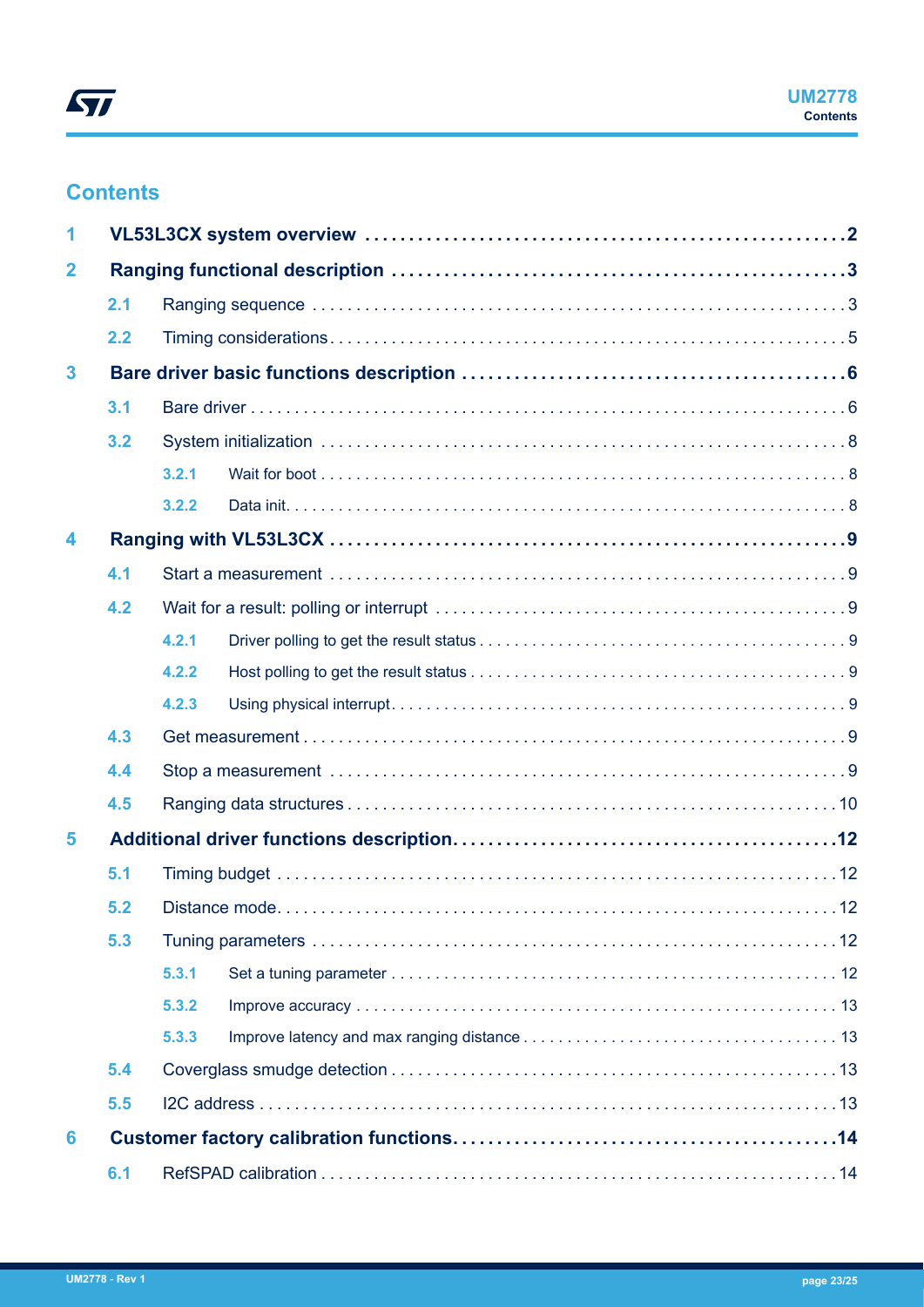

|                |     | 6.1.1 |  |
|----------------|-----|-------|--|
|                |     | 6.1.2 |  |
|                |     | 6.1.3 |  |
|                |     | 6.1.4 |  |
|                | 6.2 |       |  |
|                |     | 6.2.1 |  |
|                |     | 6.2.2 |  |
|                |     | 6.2.3 |  |
|                |     | 6.2.4 |  |
|                |     | 6.2.5 |  |
|                | 6.3 |       |  |
|                |     | 6.3.1 |  |
|                |     | 6.3.2 |  |
|                |     | 6.3.3 |  |
|                |     | 6.3.4 |  |
|                |     | 6.3.5 |  |
| $\overline{7}$ |     |       |  |
| 8              |     |       |  |
|                |     |       |  |
|                |     |       |  |
|                |     |       |  |